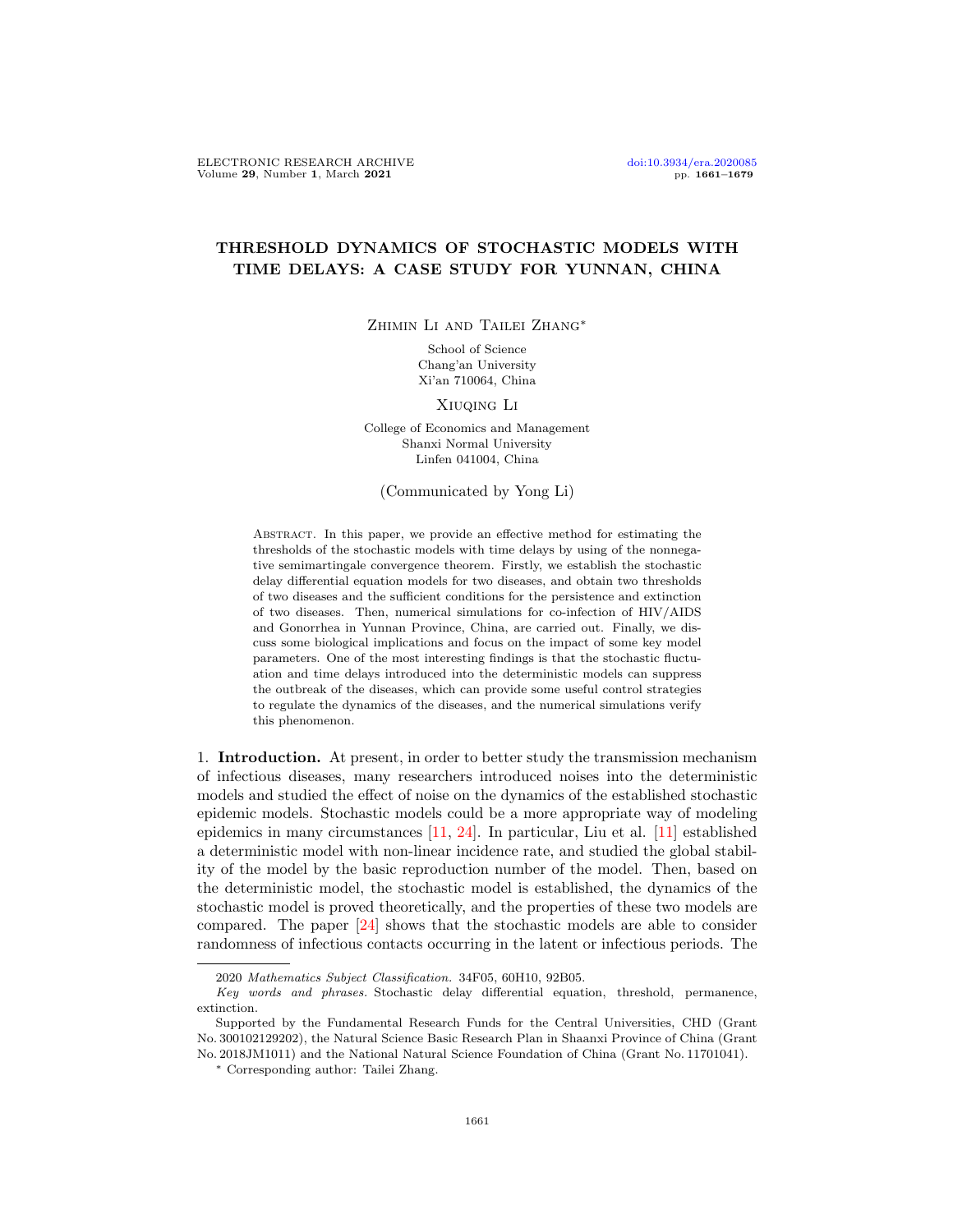combination of stochastic model and deterministic counterpart can make people understand the epidemic trend of infectious diseases more comprehensively, and make the established theory and prevention strategy more reliable. Many realistic stochastic epidemic models can be derived based on their corresponding deterministic counterparts. Britton [\[3\]](#page-17-1) gave an excellent survey on stochastic differential equation (SDE) epidemic models which presented the exact and asymptotic properties of a simple stochastic epidemic model, and illustrated by studying effects of vaccination and inference procedures for important parameters such as the basic reproduction number and the critical vaccination coverage. Allen [\[1\]](#page-17-2) provided a great introduction to the methods of derivation for various types of stochastic models including SDE epidemic models. There are different possible approaches including random effects in the models, both from biological and mathematical perspective [\[9\]](#page-17-3). The general stochastic differential equation SIRS model introduced in this paper adopts the modeling approach from Mao et al.  $[13]$ , which has been pursued in  $[11, 24]$  $[11, 24]$  $[11, 24]$ , and assume that the parameters involved in the model always fluctuate around some average value due to continuous fluctuation in the environment.

On the other hand, the spread of infectious diseases is not only related to the current state, but also to the historical state (see  $[25, 23]$  $[25, 23]$  $[25, 23]$ ). Therefore, it is more practical to use stochastic differential equation model with time delay to describe the spread of infectious diseases. Recently, many scholars have studied the stochastic infectious disease model with time delay. In particular, Liu et al. [\[10\]](#page-17-5) proposed and studied the stochastic SEIR epidemic model with infinite distribution delay, and obtained the sufficient conditions for the global asymptotic stability of the endemic equilibrium. Another part of the work is to introduce the disturbance of some parameter variables in the system, which can make the system have a disease-free equilibrium point and give the stability conditions of the disease-free equilibrium point. However, when the parameters of the delay infectious disease model are disturbed randomly, the stochastic model generally does not have disease-free equilibrium and endemic equilibrium. Tornatore et al. [\[19\]](#page-17-6) proposed a stochastic model with latency and time delay for mosquito transmission, and proposed a strategy for controlling disease transmission. After that, Fan et al. [\[5\]](#page-17-7) considered the persistence and extinction of a class of stochastic SIR epidemic model with generalized nonlinear incidence and transient immunity and time delay, and obtained the threshold of the model. On the basis of  $[19, 5]$  $[19, 5]$  $[19, 5]$ , Berrhazi et al.  $[2]$  considered the stochastic SIR epidemic model with Beddington-DeAngelis incidence and delayed immune loss under Lévy noise disturbance, and studied its persistence, extinction and threshold problems. Considering the effect of vaccination and the incubation period of some diseases (such as tuberculosis, AIDS, measles) after infection, Liu et al. [\[12\]](#page-17-9) discussed the stochastic SVEIR epidemic model with distribution delay. By constructing appropriate stochastic Lyapunov function, the existence, uniqueness and ergodicity of the positive distribution of the system were obtained.

Motivated by above mentioned papers, we introduce time delays and stochastic into the deterministic differential equations. This paper is organized as follows: In Section 2.1, we give the basic theory and related lemmas. In Section 2.2, we construct a class of stochastic differential equations models with time delays, and give the thresholds and dynamics of the models by using the theorems and lemmas of Section 2.1. In Section 3, we do a case study of the models in Section 2.2. In addition, we carry out some numerical simulations aiming to HIV/AIDS and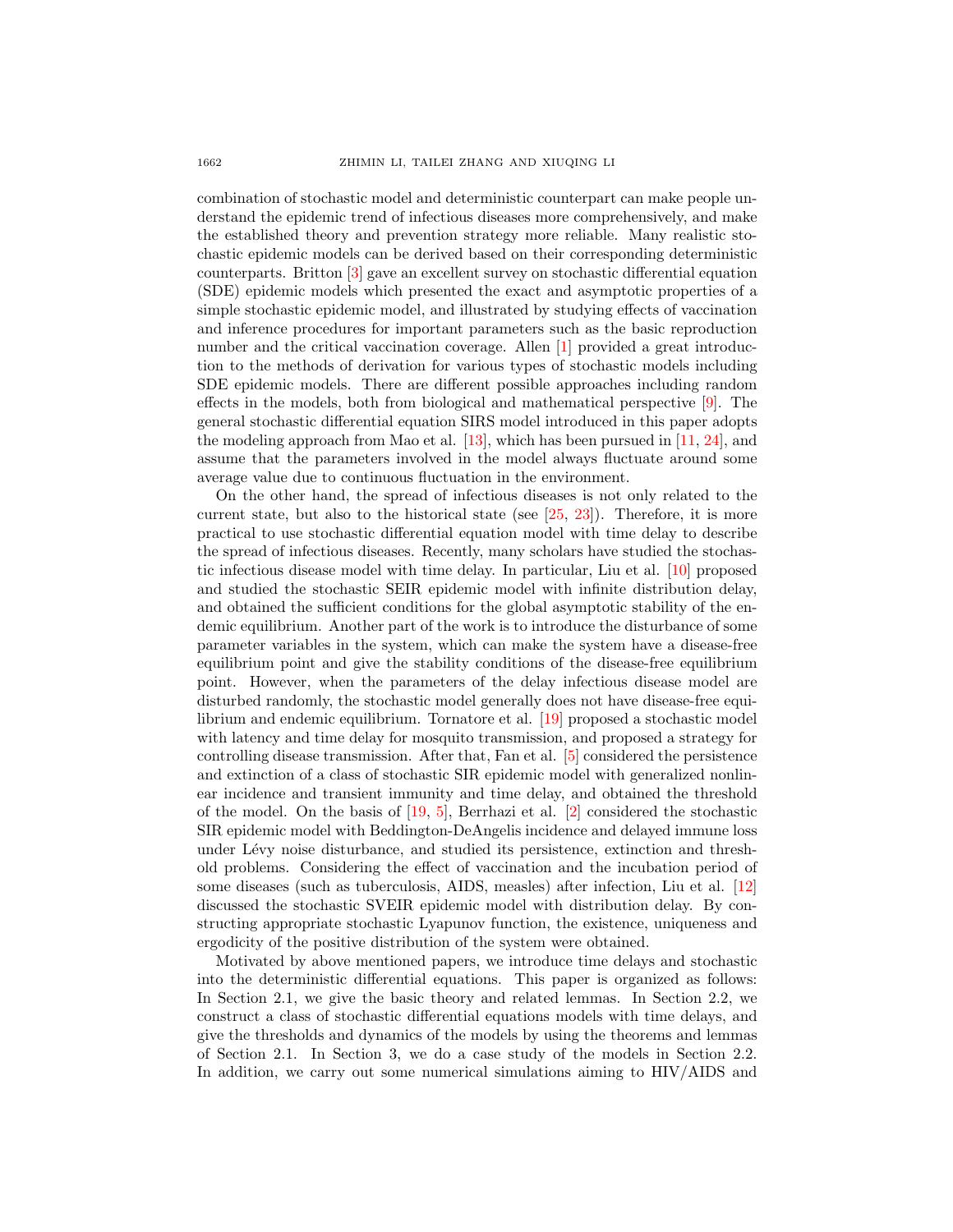Gonorrhea transmission in Yunnan by using the models. In Section 4, we summarize the whole paper.

## 2. Modeling and theoretical analysis.

2.1. Basic theory and related lemmas. Firstly, we introduce some lemmas and notations, which will be used in the following parts. Generally speaking, the ddimensional stochastic differential equation can be expressed as follows:

$$
dX(t) = f(t, X(t))dt + g(t, X(t))dB(t),
$$
\n(2.1.1)

where  $f(t, X(t))$  is a function in  $\mathbb{R}^d$  defined in  $[t_0, +\infty] \times \mathbb{R}^d$  and  $g(t, X(t))$  is a  $d \times m$  matrix, f, g are locally Lipschitz with respect to the second variable.  $B(t)$ is an m-dimensional standard Brownian motion defined on the above probability space. The differential operator  $L$  of system  $(2.1.1)$  is defined by

$$
L = \frac{\partial}{\partial t} + \sum_{i=1}^{d} f_i(t) \frac{\partial}{\partial x_i} + \frac{1}{2} \sum_{i,j=1}^{d} [g^T(x, t) g(x, t)]_{ij} \frac{\partial^2}{\partial x_i \partial x_j}.
$$
 (2.1.2)

If L acts on a function  $V \in \mathbb{C}^{2,1}(\mathbb{R}^d \times [t_0, +\infty]; \mathbb{R}_+),$  then

$$
LV(x,t) = V_t(x,t) + V_x(x,t)f(x,t) + \frac{1}{2}trace[g^T(x,t)g(x,t)],
$$
\n(2.1.3)

where  $V_t(x,t) = \frac{\partial V}{\partial t}$ ,  $V_x(x,t) = (\frac{\partial V}{\partial x_1}, \dots, \frac{\partial V}{\partial x_d})$ ,  $V_{xx} = (\frac{\partial^2 V}{\partial x_1 \partial x_1})_{d \times d}$ . In view of Itô's formula, if  $x(t) \in \mathbb{R}^d$ , then  $dV(x,t) = LV(x,t)dt + V_x(x,t)g(x,t)dB(t)$ .

**Lemma 2.1.** [\[27\]](#page-18-3) Let  $A(t)$  and  $U(t)$  be two continuous adapted increasing processes on  $t \geq 0$  with  $A(0) = U(0) = 0$  a.s. Suppose that  $M(t)$  is a real-valued continuous local martingale with  $M(0) = 0$  a.s. and  $X(0)$  a nonnegative  $F_0$ -measurable random variable with  $E(X(0)) < \infty$ . Define  $X(t) = X(0) + A(t) - U(t) + M(t)$  for all  $t \geq 0$ . If  $X(t)$  is nonnegative, then  $\lim_{t\to\infty} A(t) < \infty$  implies that  $\lim_{t\to\infty} U(t) <$  $\infty$ ,  $\lim_{t\to\infty} X(t) < \infty$  and  $-\infty < \lim_{t\to\infty} M(t) < \infty$  with probability one.

**Lemma 2.2.** [\[27\]](#page-18-3) Let  $M(t)$ ,  $t \geq 0$ , be a local martingale vanishing at time 0 and define

$$
\rho_M(t) := \int_o^t \frac{d[M, M](s)}{(1+s)^2}, t \ge 0,
$$
\n(2.1.4)

where  $[M, M](t)$  is Meyers angle bracket process. Then  $\lim_{t \to \infty} \frac{M(t)}{t} = 0$  a.s. provided  $\lim_{t\to\infty}\rho_M(t)<\infty$  a.s.

**Lemma 2.3.** [\[4\]](#page-17-10) Set  $f \in \mathbb{C}([0,\infty] \times \Omega, (0,\infty)]$ , and  $\langle x(t) \rangle = \frac{1}{t} \int_0^t x(s) ds$ . Suppose that there exist positive constants  $\lambda_0$ ,  $\lambda$  such that

$$
\log f(t) = \lambda t - \lambda_0 \int_0^t f(s) \, ds + F(t) \quad a.s. \tag{2.1.5}
$$

for all  $t \geq 0$ , where  $F \in \mathbb{C} [[0,\infty] \times \Omega, (0,\infty)]$  and  $\lim_{t \to \infty} \frac{F(t)}{t} = 0$  a.s. Then

$$
\lim_{t \to \infty} \langle f(t) \rangle = \frac{\lambda}{\lambda_0} \ a.s. \tag{2.1.6}
$$

In real world, a group of people will often be infected with a variety of diseases, especially two of them have the same or similar transmission routes. We discuss a class of models with two infectious diseases as follows.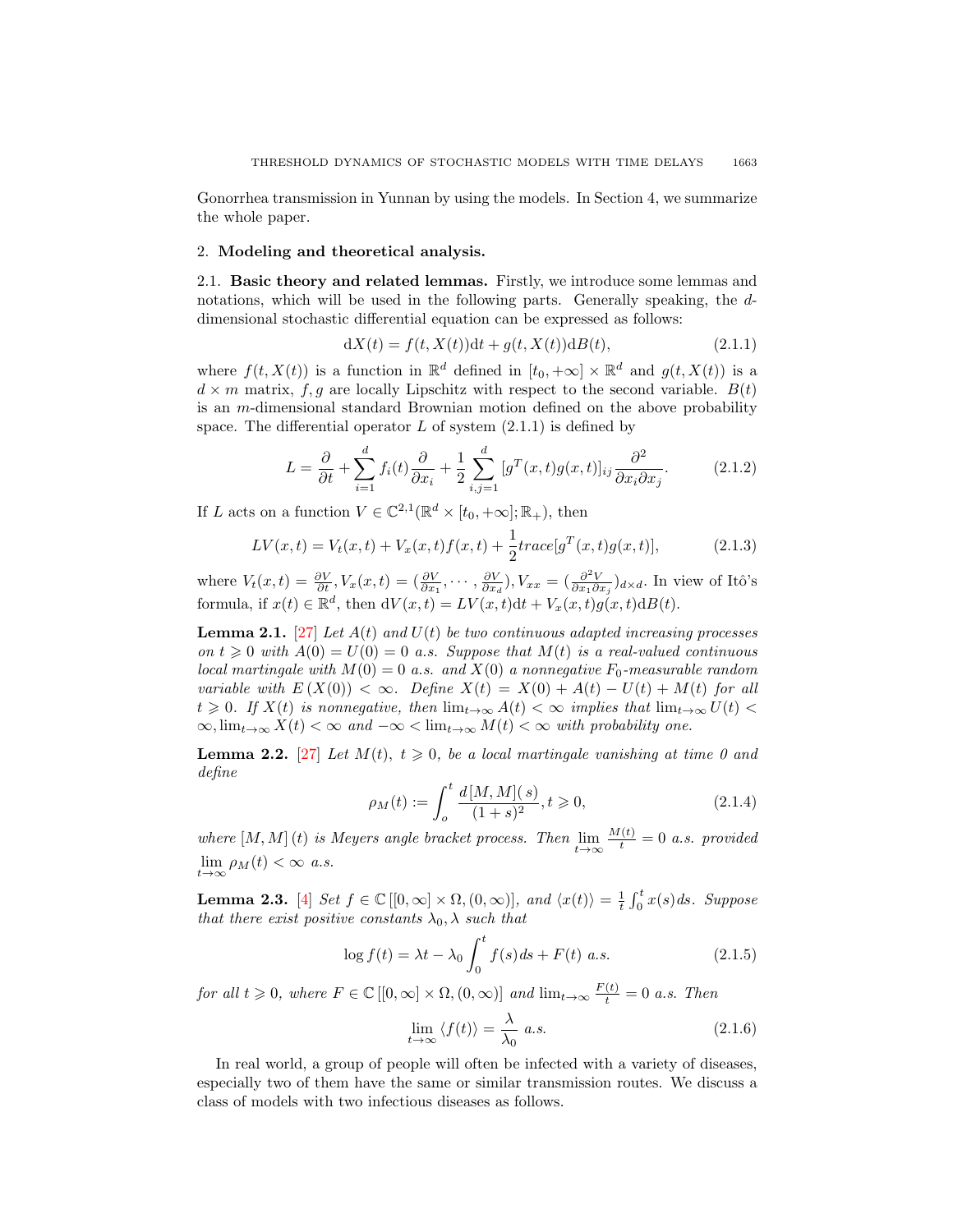2.2. Modeling and analysis for double diseases. In the paper [\[14\]](#page-17-11), Meng and Zhao formulated a kind of epidemic model with two classes of epidemics as follows

$$
\begin{cases}\n\frac{dS}{dt} = A - dS - \frac{\beta_1 SI_1}{1 + a_1 I_1} - \frac{\beta_2 SI_2}{1 + a_2 I_2} + r_1 I_1 + r_2 I_2, \\
\frac{dI_1}{dt} = \frac{\beta_1 SI_1}{1 + a_1 I_1} - (d + \alpha_1 + r_1) I_1, \\
\frac{dI_2}{dt} = \frac{\beta_2 SI_2}{1 + a_2 I_2} - (d + \alpha_2 + r_2) I_2,\n\end{cases}
$$
\n(2.2.1)

where  $S$  denotes the number of the population susceptible to the diseases,  $I_1$  and  $I_2$  are the total population of the infective in terms of two diseases at time t, respectively. The recruitment to the susceptible population is to be considered as a constant A,  $\beta_1$  and  $\beta_2$  are the contact rates, d is natural mortality rate,  $\alpha_1$  and  $\alpha_2$  are the rates of diseases-related death,  $r_1$  and  $r_2$  are the treatment cure rates of two diseases, respectively.  $a_i$  is the parameter that measure the inhibitory effect for  $I_i$ . The incidence rate  $\frac{\beta_i SI_i}{1+a_i I_i}(i=1,2)$  of susceptible individuals through their contacts with infectious. The two thresholds of the model are  $\mathcal{R}_1 = \frac{\beta_1 A}{d(d+\alpha_1+r_1)}$ and  $\mathcal{R}_2 = \frac{\beta_2 A}{d(d + \alpha_2 + r_2)}$ , and the four equilibria are  $E_0 = (\frac{A}{d}, 0, 0), E_1 = (S_1^*, I_1^*, 0),$  $E_2 = (S_2^*, 0, I_2^*)$  and  $E^* = (S^*, I_1^{**}, I_2^{**})$ , respectively. In addition, the dynamic behavior for the model (2.2.1) is described in the following theorem.

**Theorem 2.4.** [\[14\]](#page-17-11) For system  $(2.2.1)$ , the following conclusions are true.

(i) If  $\mathcal{R}_1$  < 1 and  $\mathcal{R}_2$  < 1, then both diseases go extinct and system (2.2.1) has a unique stable diseases-extinction equilibrium  $E_0$ .

(ii) If  $\mathcal{R}_1 > 1$  and  $\mathcal{R}_2 < 1$ , then the disease  $I_2$  goes extinct and system (2.2.1) has a unique stable equilibrium  $E_1$ .

(iii) If  $\mathcal{R}_1$  < 1 and  $\mathcal{R}_2$  > 1, then the disease  $I_1$  goes extinct and system (2.2.1) has a unique stable equilibrium  $E_2$ .

(iv) If  $\mathcal{R}_1 > 1$  and  $\mathcal{R}_2 > 1$ , then  $E^*$  is a unique stable equilibrium, which implies both diseases of system (2.2.1) are permanent.

Next, we study the stochastic model with time delays corresponding to model  $(2.2.1).$ 

$$
\begin{cases}\ndS = \left[A - dS - \frac{\beta_1 S(t - \tau_1) I_1}{1 + a_1 I_1} - \frac{\beta_2 S(t - \tau_2) I_2}{1 + a_2 I_2} + r_1 I_1 + r_2 I_2\right] dt + \sigma_3 S dB_3(t), \\
dI_1 = \left[\frac{\beta_1 S(t - \tau_1) I_1}{1 + a_1 I_1} - (d + \alpha_1 + r_1) I_1\right] dt + \sigma_1 I_1 dB_1(t), \\
dI_2 = \left[\frac{\beta_2 S(t - \tau_2) I_2}{1 + a_2 I_2} - (d + \alpha_2 + r_2) I_2\right] dt + \sigma_2 I_2 dB_2(t),\n\end{cases}
$$
\n(2.2.2)

where  $B_i(t)$  represents a standard Brownian motion with  $B_i(0) = 0$  and  $\sigma_i^2 > 0$  (*i* = 1, 2, 3) denotes the intensity of the white noise,  $\tau_i$  denotes that S has become the susceptible population of  $I_i$  before  $\tau_i$ . On the basis of model (2.2.2), we define two thresholds:  $\mathcal{R}_1^* = \frac{1}{d + \alpha_1 + r_1} \cdot \left( \frac{\beta_1 A}{d} - \frac{\sigma_1^2}{2} \right)$  and  $\mathcal{R}_2^* = \frac{1}{d + \alpha_2 + r_2} \cdot \left( \frac{\beta_2 A}{d} - \frac{\sigma_2^2}{2} \right)$ , respectively.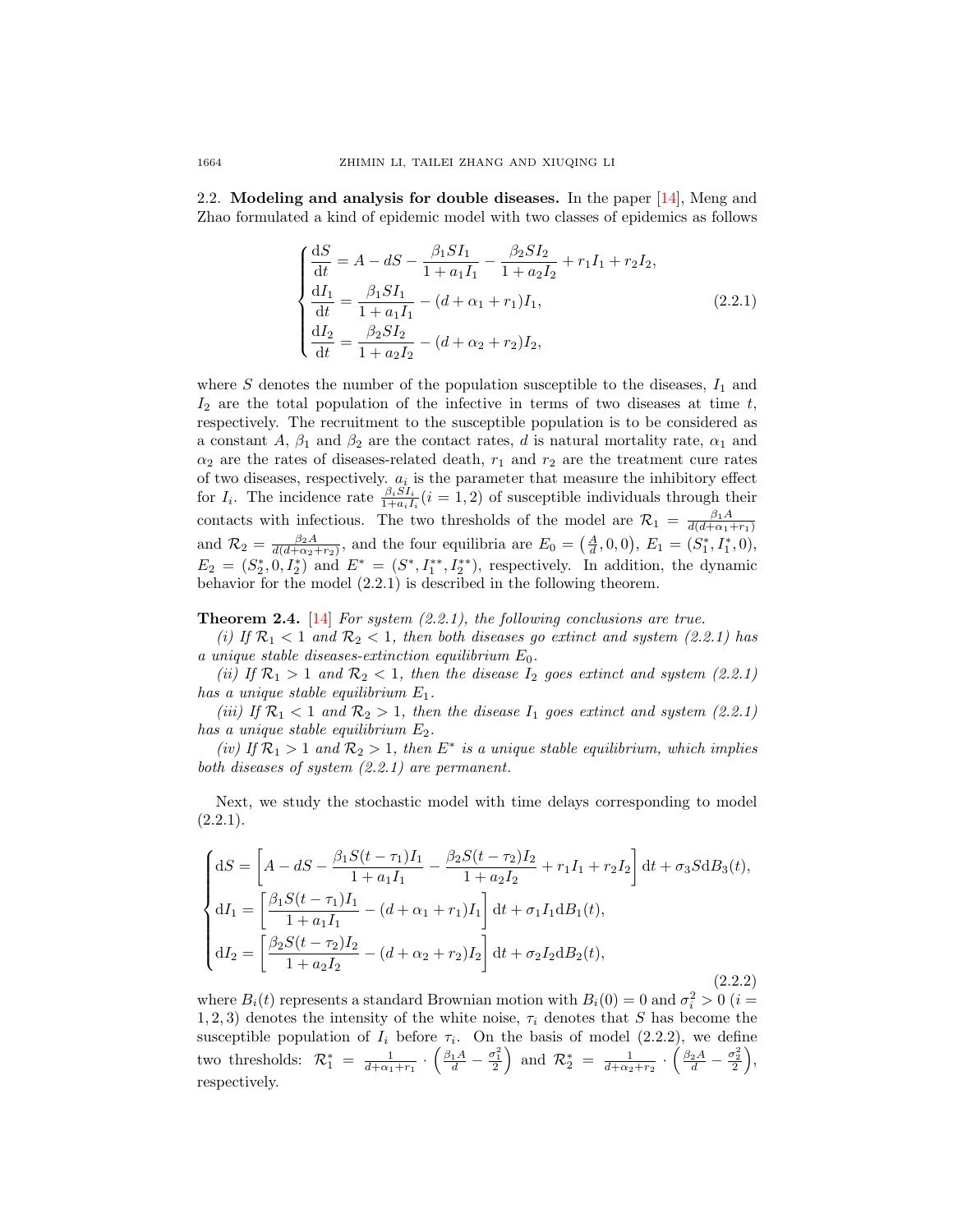**Lemma 2.5.** For the solution  $(S(t), I_1(t), I_2(t))$  of model (2.2.2) with any initial value  $(S(0), I_1(0), I_1(0)) \in \mathbb{R}^3_+$ , we have

$$
\limsup_{t \to \infty} (S(t) + I_1(t) + I_2(t)) < \infty \text{ a.s.} \tag{2.2.3}
$$

Moreover,

$$
\lim_{t \to +\infty} \frac{1}{t} \int_0^t \sigma_1 I_1(\theta) dB_1(\theta) = 0, \quad \lim_{t \to +\infty} \frac{1}{t} \int_0^t \sigma_2 I_2(\theta) dB_2(\theta) = 0,
$$
\n
$$
\lim_{t \to +\infty} \frac{1}{t} \int_0^t \sigma_3 S(\theta) dB_3(\theta) = 0, \quad \lim_{t \to +\infty} \frac{1}{t} \int_0^t \sigma_i dB_i(\theta) = 0, \quad (i = 1, 2, 3) \text{ a.s.}
$$
\n(2.2.4)

*Proof.* From  $(2.2.2)$ , we get

$$
d(S + I_1 + I_2) = [A - d(S + I_1 + I_2) - \alpha_1 I_1 - \alpha_2 I_2] dt + \sigma_3 S dB_3(t) + \sigma_1 I_1 dB_1(t) + \sigma_2 I_2 dB_2(t).
$$
 (2.2.5)

This equation has the solution

$$
S(t) + I_1(t) + I_2(t) = \frac{A}{d} + \left[ (S(0) + I_1(0) + I_2(0)) - \frac{A}{d} \right] e^{-dt}
$$
  

$$
-\alpha_1 \int_0^t e^{-d(t-s)} I_1(s) ds - \alpha_2 \int_0^t e^{-d(t-s)} I_2(s) ds + M(t)
$$
  

$$
\leq \frac{A}{d} + \left[ (S(0) + I_1(0) + I_2(0)) - \frac{A}{d} \right] e^{-dt} + M(t),
$$
 (2.2.6)

where

$$
M(t) = \sigma_3 \int_0^t e^{-d(t-s)} S(s) dB_3(s) + \sigma_1 \int_0^t e^{-d(t-s)} I_1(s) dB_1(s)
$$
  
+
$$
\sigma_2 \int_0^t e^{-d(t-s)} I_2(s) dB_2(s)
$$

is a continuous local martingale with  $M(0) = 0$  a.s. Define

$$
X(t) = X(0) + A(t) - U(t) + M(t),
$$
\n(2.2.7)

with  $X(0) = (S(0) + I_1(0) + I_2(0)),$   $A(t) = \frac{A}{d}(1 - e^{-dt})$  and  $U(t) = (S(0) +$  $I_1(0) + I_2(0)$   $(1 - e^{-dt})$  for all  $t \geq 0$ . Due to the stochastic comparison theorem,  $S(t)+I_1(t)+I_2(t) \leq X(t)$  a.s. It is easy to check that  $A(t)$  and  $U(t)$  are continuous adapted increasing processes for  $t \geq 0$  with  $A(0) = U(t) = 0$ . By using Lemma 2.1, we have  $\lim_{t\to\infty} X(t) < \infty$  a.s. This completes the proof of (2.2.3).

For convenience, we denote

$$
M_1(t) = \sigma_1 \int_0^t I_1(s) dB_1(s), M_2(t) = \sigma_2 \int_0^t I_2(s) dB_2(s), M_3(t) = \sigma_3 \int_0^t S(s) dB_3(s),
$$
  

$$
M_4(t) = \sigma_1 \int_0^t dB_1(s), M_5(t) = \sigma_2 \int_0^t dB_2(s), M_6(t) = \sigma_3 \int_0^t dB_3(s).
$$
\n(2.2.8)

Computing  $[M_1, M_1](t) = \sigma_1^2 \int_0^t I_1^2(s) \, ds$ , by Lemma 2.2 and (2.2.3), we obtain

$$
\lim_{t \to \infty} \rho_1(t) = \lim_{t \to \infty} \int_0^t \frac{\sigma_1^2 I_1^2(s) \, \mathrm{d}s}{(1+s)^2} \le \sigma_1^2 \sup_{t \ge 0} \left\{ I_1^2(t) \right\} < \infty. \tag{2.2.9}
$$

Then, by Lemma 2.2,  $\lim_{t\to\infty} \frac{1}{t} \int_0^t \sigma_1 I_1(s) dB_1(s) = 0$ . The left can be proved similarly. This completes the proof.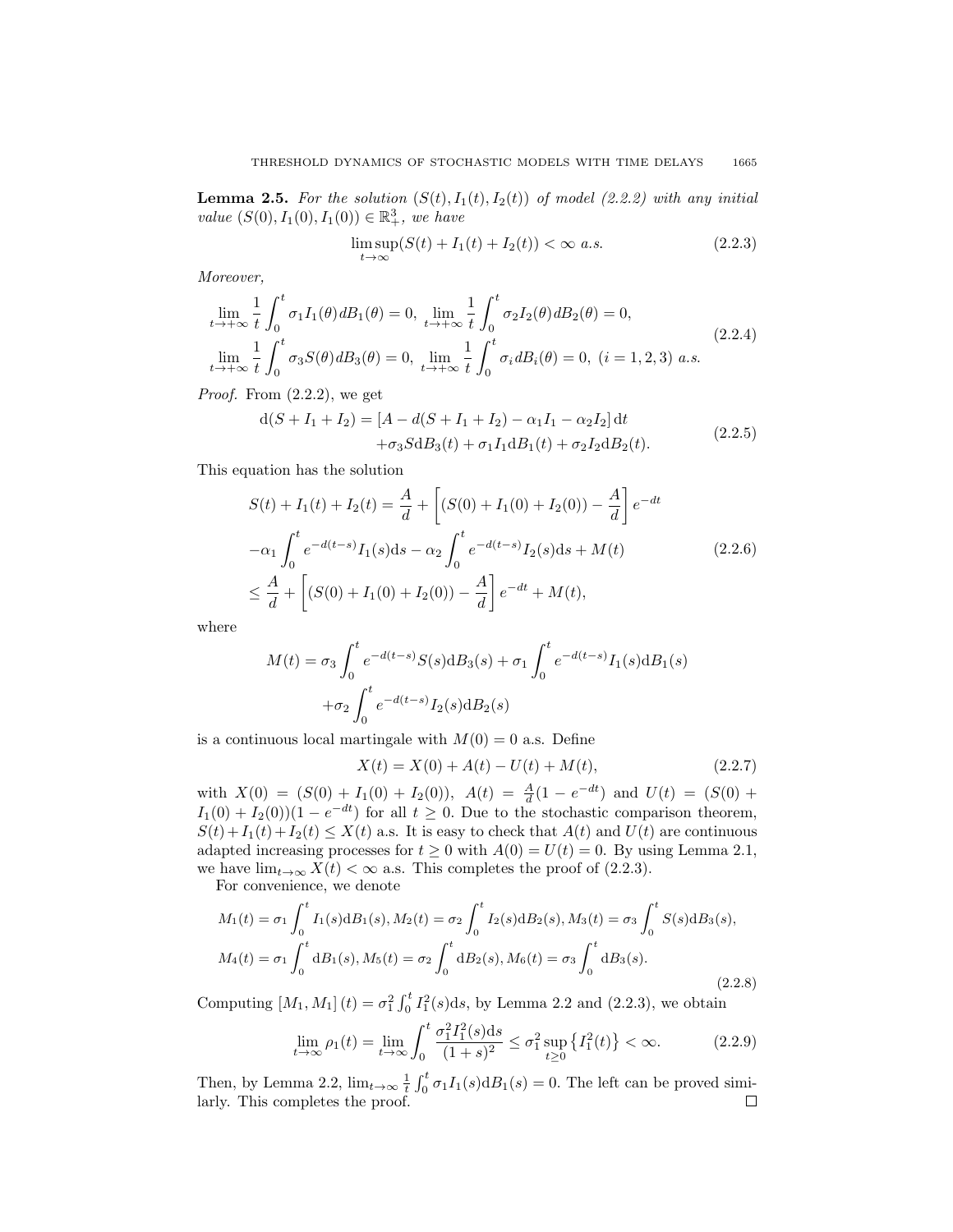**Lemma 2.6.** For the solution  $(S(t), I_1(t), I_2(t))$  of model (2.2.2) with any initial value  $(S(0), I_1(0), I_1(0)) \in \mathbb{R}^3_+$ , we have

$$
\limsup_{t \to \infty} \langle S(t) + I_1(t) + I_2(t) \rangle < \frac{A}{d} \ a.s. \tag{2.2.10}
$$

Proof. We set

$$
M_a(t) = \int_0^t S(s) dB_3(s), \ M_a^*(t) = \int_0^t e^{-d(t-s)} S(s) dB_3(s),
$$
  
\n
$$
M_b(t) = \int_0^t I_1(s) dB_1(s), \ M_b^*(t) = \int_0^t e^{-d(t-s)} I_1(s) dB_1(s),
$$
  
\n
$$
M_c(t) = \int_0^t I_2(s) dB_2(s), \ M_c^*(t) = \int_0^t e^{-d(t-s)} I_2(s) dB_2(s).
$$
\n(2.2.11)

By Lemma 2.5, we have

$$
\lim_{t \to \infty} \frac{1}{t} M_a(t) = 0, \lim_{t \to \infty} \frac{1}{t} M_a^*(t) = 0,
$$
\n
$$
\lim_{t \to \infty} \frac{1}{t} M_b(t) = 0, \lim_{t \to \infty} \frac{1}{t} M_b^*(t) = 0,
$$
\n
$$
\lim_{t \to \infty} \frac{1}{t} M_c(t) = 0, \lim_{t \to \infty} \frac{1}{t} M_c^*(t) = 0 \text{ a.s.}
$$
\n(2.2.12)

From  $(2.2.6)$ , since

$$
\langle M(t) \rangle = \frac{\sigma_3}{t} \int_0^t \int_0^s e^{-d(s-u)} S(u) \mathrm{d}B_3(u) \mathrm{d}s \n+ \frac{\sigma_1}{t} \int_0^t \int_0^s e^{-d(s-u)} I_1(u) \mathrm{d}B_1(u) \mathrm{d}s \n+ \frac{\sigma_2}{t} \int_0^t \int_0^s e^{-d(s-u)} I_2(u) \mathrm{d}B_2(u) \mathrm{d}s \n= \frac{\sigma_3}{t} \left( \int_0^t S(u) \mathrm{d}B_3(u) - \int_0^t e^{-d(t-u)} S(u) \mathrm{d}B_3(u) \right) \n+ \frac{\sigma_1}{t} \left( \int_0^t I_1(u) \mathrm{d}B_1(u) - \int_0^t e^{-d(t-u)} I_1(u) \mathrm{d}B_1(u) \right) \n+ \frac{\sigma_2}{t} \left( \int_0^t I_2(u) \mathrm{d}B_2(u) - \int_0^t e^{-d(t-u)} I_2(u) \mathrm{d}B_2(u) \right),
$$
\n(2.2.13)

by (2.2.12), we obtain  $\lim_{t\to\infty} \langle M(t) \rangle = 0$ . From (2.2.6), we get

$$
\lim_{t \to \infty} \frac{1}{t} \int_0^t \left[ S(0) + I_1(0) + I_2(0) - \frac{A}{d} \right] e^{-ds} ds
$$
\n
$$
= \lim_{t \to \infty} \frac{1}{dt} \left\{ \left[ S(0) + I_1(0) + I_2(0) - \frac{A}{d} \right] (1 - e^{-dt}) \right\} = 0.
$$
\n(2.2.14)

By (2.2.6), (2.2.13) and (2.2.14), we obtain

$$
\limsup_{t\to\infty} \langle S(t)+I_1(t)+I_2(t)\rangle < \frac{A}{d}
$$
 a.s.

This completes the proof.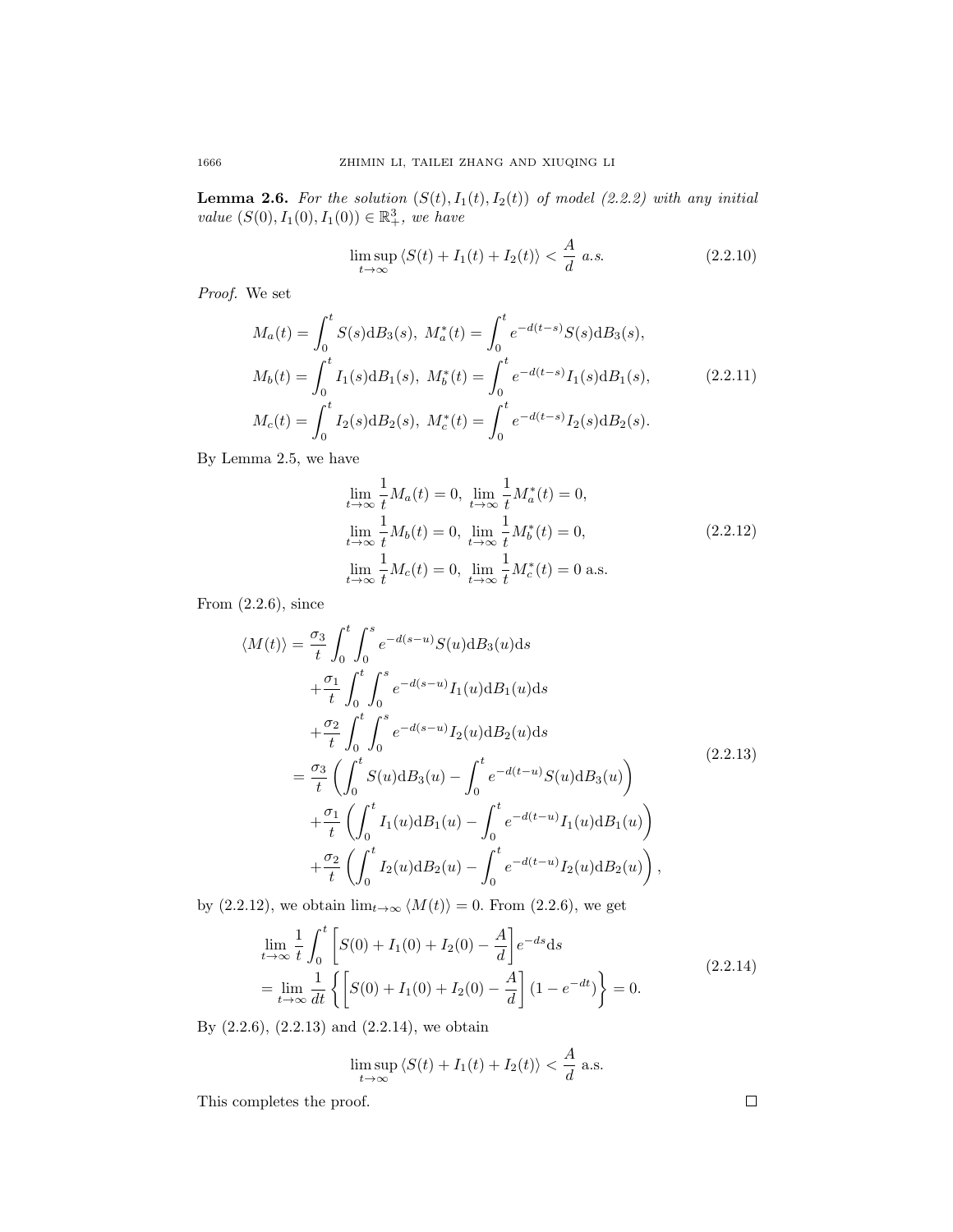**Lemma 2.7.** For any given initial value  $(S(0), I_1(0), I_1(0)) \in \mathbb{R}^3_+$ , there exists a unique positive solution  $(S(t), I_1(t), I_2(t))$  to system (2.2.2) on  $t \geq 0$  and the solution will remain in  $\mathbb{R}^3_+$  with probability one, that is to say,  $(S(t), I_1(t), I_2(t)) \in$  $\mathbb{R}^3_+$  for all  $t \geq 0$  almost surely.

Proof. Since the coefficients of system (2.2.2) are locally Lipschitz continuous, for any given initial value  $(S(0), I_1(0), I_1(0)) \in \mathbb{R}^3_+$ , there exists a unique local solution  $(S(t), I_1(t), I_2(t))$  on  $t \in [0, \tau_e)$ , where  $\tau_e$  denotes the explosion time (see [\[3\]](#page-17-1)). To verify that this solution is global, we only need to prove  $\tau_e = +\infty$  a.s.

Let  $k_0 > 0$  be enough large such that each component of  $(S(0), I_1(0), I_1(0))$  is no large than  $k_0$ . For each integer  $k > k_0$ , define the stopping time

$$
\tau_k = \inf \{ t \in [0, \tau_e) : S(t) \ge k, I_1(t) \ge k, I_2(t) \ge k \},
$$

where throughout this paper we set inf  $\emptyset = +\infty$ . Obviously,  $\tau_k$  is increasing as  $k \to \infty$ . Set  $\tau_{\infty} = \lim_{k \to \infty} \tau_k$ , then we can get  $\tau_{\infty} \leq \tau_e$  a.s.

Define a  $\mathbb{C}^2$ -function  $V : \mathbb{R}^3_+ \to \mathbb{R}_+$  by

$$
V(X) = S + I_1 + I_2.
$$

By Itô's formula, we get

$$
dV(X) = [A - dS - dI_1 - dI_2 - \alpha_1 I_1 - \alpha_2 I_2] dt + \sigma_3 S dB_3(t) + \sigma_1 I_1 dB_1(t) + \sigma_2 I_2 dB_2(t) \n\triangleq LV dt + \sigma_3 S dB_3(t) + \sigma_1 I_1 dB_1(t) + \sigma_2 I_2 dB_2(t),
$$

where

$$
LV = A - dS - dI_1 - dI_2 - \alpha_1 I_1 - \alpha_2 I_2 \leqslant A.
$$

For any  $k \geq k_0$ , there exists  $T > 0$  such that  $\tau_k \in (0, T \wedge \tau_k]$ . By the generalized Itô's formula, for any  $t \in (0, T \wedge \tau_k]$ , we have

$$
EV(X(T \wedge \tau_k)) = EV(X(S(0), I_1(0), I_2(0))) + E \int_0^{T \wedge \tau_k} LV(X(s)) ds
$$
  
\$\leqslant EV(X(S(0), I\_1(0), I\_2(0))) + AT\$,

where E is the expectation of the function. Let  $k \to \infty$ , then  $t \to \infty$ , it follows that  $\lim_{k\to\infty} P(\tau_k \leq T) = 0$ , therefore  $P(\tau_\infty \leq T) = 0$ . Since  $T > 0$  is arbitrary, it results in

$$
P(\tau_{\infty} < \infty) = 0, P(\tau_{\infty} = \infty) = 1.
$$

 $\Box$ 

This completes the proof.

**Theorem 2.8.** Let  $(S(t), I_1(t), I_2(t))$  be the positive solution of model (2.2.2) with initial value  $(S(0), I_1(0), I_2(0)) \in \mathbb{R}^3_+$ . Then as  $\mathcal{R}^*_i < 1$ , two infectious diseases of model (2.2.2) go extinct almost surely, i.e.  $\lim_{t\to\infty} I_i(t) = 0$ ,  $i = 1, 2$ . Moreover,  $\lim_{t\to\infty} S(t) = \frac{A}{d} a.s.$ 

*Proof.* Define a function  $V = \ln I_i(t)$ . By Itô's formula, we obtain

$$
\mathrm{d}\ln I_i(t) = \left(\frac{\beta_i S(t-\tau_i)}{1+a_i I_i} - (d+\alpha_i+r_i) - \frac{1}{2}\sigma_i^2\right) \mathrm{d}t + \sigma_i \mathrm{d}B_i(t). \tag{2.2.15}
$$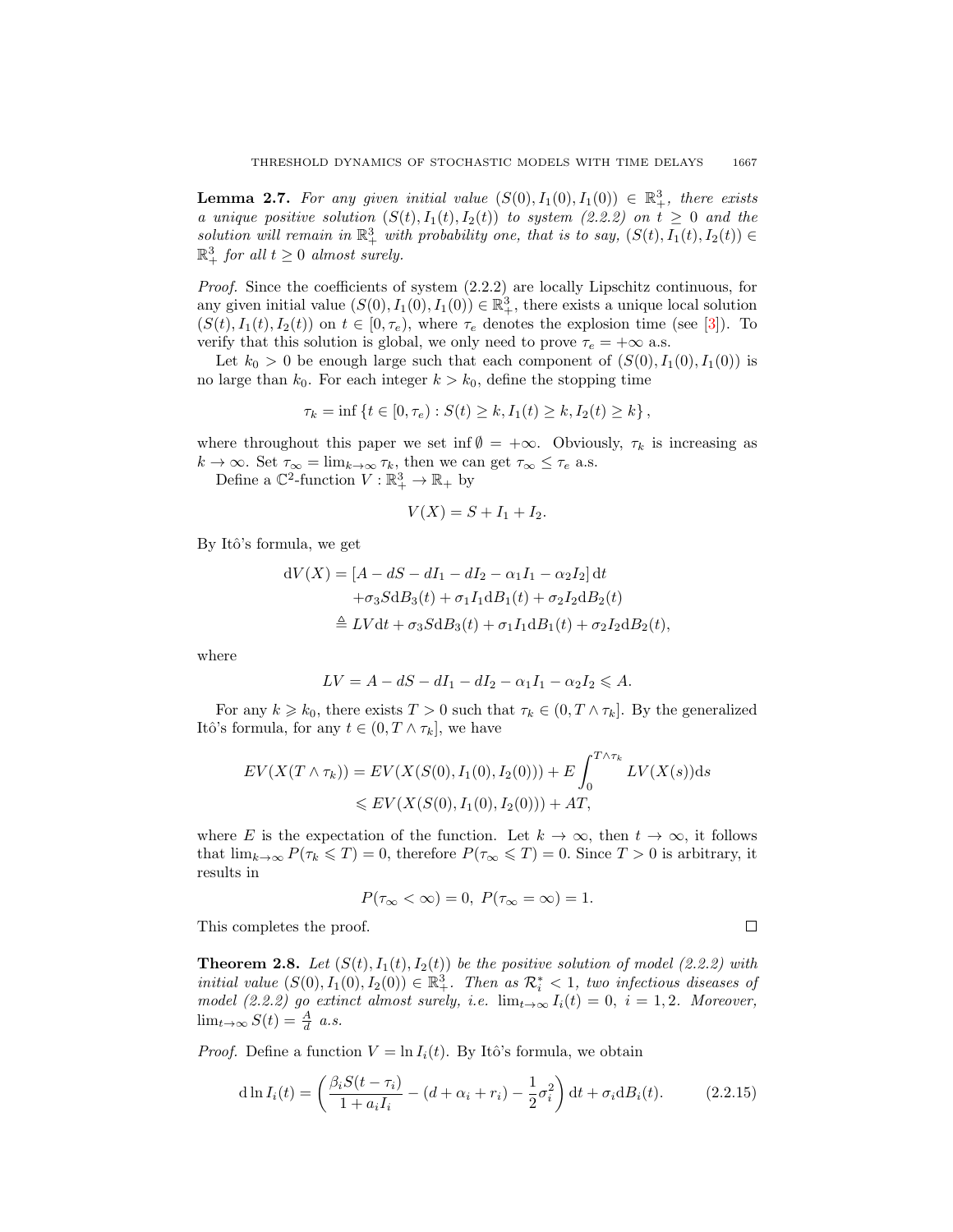Integrating  $(2.2.15)$  from 0 to t gives

$$
\ln I_i(t) = \beta_i \int_0^t \frac{S(r - \tau_i)}{1 + a_i I_i} dr - (d + \alpha_i + r_i)t - \frac{1}{2}\sigma_i^2 t + \sigma_i B_i(t) - \sigma_i B_i(0) + \ln I_i(0)
$$
  
\n
$$
\leq \beta_i \int_0^t S(r - \tau_i) dr - (d + \alpha_i + r_i)t - \frac{1}{2}\sigma_i^2 t + \sigma_i B_i(t) - \sigma_i B_i(0) + \ln I_i(0)
$$
  
\n
$$
= \beta_i \int_0^t S(r) dr + \beta_i \int_{-\tau_i}^0 S(r) dr - \beta_i \int_{t - \tau_i}^t S(r) dr - (d + \alpha_i + r_i)t
$$
  
\n
$$
- \frac{1}{2}\sigma_i^2 t + \sigma_i B_i(t) - \sigma_i B_i(0) + \ln I_i(0)
$$
  
\n
$$
\stackrel{\text{d}}{=} \beta_i \int_0^t S(r) dr - (d + \alpha_i + r_i)t - \frac{1}{2}\sigma_i^2 t + P(t),
$$
\n(2.2.16)

where

$$
P(t) = \beta_i \int_{-\tau_i}^{0} S(r) dr - \beta_i \int_{t-\tau_i}^{t} S(r) dr + \sigma_i B_i(t) - \sigma_i B_i(0) + \ln I_i(0).
$$

Dividing both sides of  $(2.2.16)$  by t, we have

$$
\frac{\ln I_i(t)}{t} \leq \beta_i \langle S \rangle - (d + \alpha_i + r_i) - \frac{1}{2}\sigma_i^2 + \frac{P(t)}{t}.
$$
 (2.2.17)

By integrating the model  $(2.2.2)$  and dividing the two sides by  $t$ , we conclude that

$$
\begin{cases}\n\frac{S(t) - S(0)}{t} = A - d\langle S \rangle - \frac{\beta_1}{t} \int_0^t \frac{S(r - \tau_1)I_1}{1 + a_1 I_1} dr - \frac{\beta_2}{t} \int_0^t \frac{S(r - \tau_2)I_2}{1 + a_2 I_2} dr \\
+ r_1 \langle I_1 \rangle + r_2 \langle I_2 \rangle + \frac{\sigma_3}{t} \int_0^t S(r) dB_3(r), \\
\frac{I_i(t) - I_i(0)}{t} = \frac{\beta_i}{t} \int_0^t \frac{S(r - \tau_i)I_i}{1 + a_i I_i} dr - (d + \alpha_i + r_i) \langle I_i \rangle + \frac{\sigma_i}{t} \int_0^t I_i(r) dB_i(r).\n\end{cases}
$$
\n(2.2.18)

Calculating the sum of (2.2.18), we can assert that

$$
\frac{S(t) - S(0)}{t} + \frac{I_1(t) - I_1(0)}{t} + \frac{I_2(t) - I_2(0)}{t}
$$
\n
$$
= A - d\langle S \rangle + r_1 \langle I_1 \rangle + r_2 \langle I_2 \rangle - (d + \alpha_1 + r_1) \langle I_1 \rangle - (d + \alpha_2 + r_2) \langle I_2 \rangle
$$
\n
$$
+ \frac{\sigma_3}{t} \int_0^t S(r) \mathrm{d}B_3(r) + \frac{\sigma_1}{t} \int_0^t I_1(r) \mathrm{d}B_1(r) + \frac{\sigma_2}{t} \int_0^t I_2(r) \mathrm{d}B_2(r)
$$
\n
$$
\triangleq A - d\langle S \rangle - (d + \alpha_1) \langle I_1 \rangle - (d + \alpha_2) \langle I_2 \rangle + \frac{W}{t}, \tag{2.2.19}
$$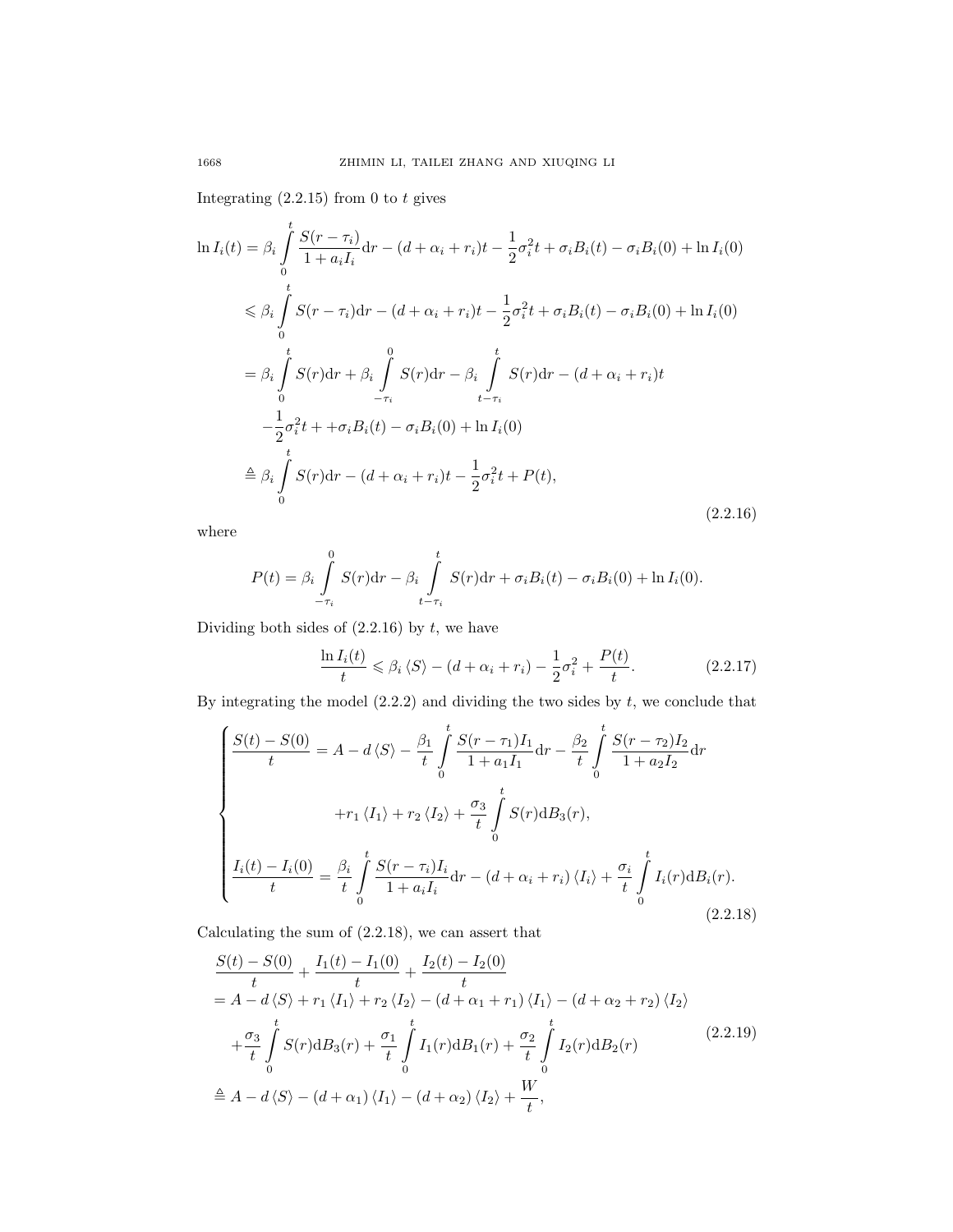where

$$
\frac{W}{t} = \frac{\sigma_3}{t} \int_{0}^{t} S(r) dB_3(r) + \frac{\sigma_1}{t} \int_{0}^{t} I_1(r) dB_1(r) + \frac{\sigma_2}{t} \int_{0}^{t} I_2(r) dB_2(r).
$$

According to (2.2.19), we have

$$
d\langle S \rangle = A - (d + \alpha_1) \langle I_1 \rangle - (d + \alpha_2) \langle I_2 \rangle + \frac{W}{t}
$$
  
 
$$
- \frac{S(t) - S(0)}{t} - \frac{I_1(t) - I_1(0)}{t} - \frac{I_2(t) - I_2(0)}{t}.
$$
 (2.2.20)

 $- - -$ 

Putting  $(2.2.20)$  into  $(2.2.17)$ , we obtain

$$
\frac{\ln I_i(t)}{t} \leq \beta_i \left( \frac{A}{d} - \frac{(d+\alpha_1)}{d} \langle I_1 \rangle - \frac{(d+\alpha_2)}{d} \langle I_2 \rangle + \frac{W}{td} - \frac{S(t) - S(0)}{td} \right)
$$
\n
$$
- \frac{I_1(t) - I_1(0)}{td} - \frac{I_2(t) - I_2(0)}{td} \right) - (d+\alpha_i + r_i) - \frac{1}{2}\sigma_i^2 + \frac{P(t)}{t}.
$$
\n(2.2.21)

By Lemma 2.5 and Lemma 2.6, we get

$$
\lim_{t \to \infty} \frac{\ln I_i(t)}{t} \leq \beta_i \frac{A}{d} - (d + \alpha_i + r_i) - \frac{1}{2} \sigma_i^2
$$
\n
$$
-\beta_i \frac{(d + \alpha_1)}{d} \lim_{t \to \infty} \langle I_1 \rangle - \beta_i \frac{(d + \alpha_2)}{d} \lim_{t \to \infty} \langle I_2 \rangle \qquad (2.2.22)
$$
\n
$$
\leq \beta_i \frac{A}{d} - (d + \alpha_i + r_i) - \frac{1}{2} \sigma_i^2.
$$

That is, when  $\mathcal{R}_i^* = \frac{1}{d + \alpha_i + r_i} \cdot \left( \frac{\beta_i A}{d} - \frac{\sigma_i^2}{2} \right) < 1$ , there obviously holds  $\limsup_{t \to \infty}$  $\frac{\ln I_i(t)}{t}$  < 0, which implies  $\lim_{t\to\infty} I_i(t) = 0$ ,  $\lim_{t\to\infty} S(t) = \frac{A}{d} = S_0$ . This completes the proof.

**Theorem 2.9.** Let  $(S(t), I_1(t), I_2(t))$  be any positive solution of model (2.2.2) with initial value  $(S(0), I_1(0), I_2(0)) \in \mathbb{R}^3_+$ , then we have the following results.

(i) If  $\mathcal{R}_1^* > 1$  and  $\mathcal{R}_2^* < 1$ , then the disease  $I_2$  goes extinct and the disease  $I_1$  is  $permannent$  on average. Moreover,  $I_1$  satisfies

$$
\liminf_{t \to \infty} \langle I_1(t) \rangle = \frac{1}{a_1 + \frac{\beta_1(d + \alpha_1)}{d(d + \alpha_1 + r_1)}} (\mathcal{R}_1^* - 1) > 0.
$$

(ii) If  $\mathcal{R}_2^* > 1$  and  $\mathcal{R}_1^* < 1$ , then the disease  $I_1$  goes extinct and the disease  $I_2$  is permanent on average. Moreover,  $I_2$  satisfies

$$
\liminf_{t \to \infty} \langle I_2(t) \rangle = \frac{1}{a_2 + \frac{\beta_2(d + \alpha_2)}{d(d + \alpha_2 + r_2)}} (\mathcal{R}_2^* - 1) > 0.
$$

(iii) If  $\mathcal{R}_1^*$  > 1 and  $\mathcal{R}_2^*$  > 1, then the two infections diseases  $I_1$  and  $I_2$  are permanent on average. Moreover,  $I_1$  and  $I_2$  satisfy

$$
\liminf_{t \to \infty} \langle a_2 I_1(t) + a_1 I_2(t) \rangle \geq \frac{1}{\max \{m_1, m_2\}} \left\{ a_2 (\mathcal{R}_1^* - 1) + a_1 (\mathcal{R}_2^* - 1) \right\} > 0,
$$

where

$$
m_1 \triangleq a_1(d + \alpha_1) + \frac{\beta_1}{d}(d + \alpha_1) + \frac{a_1\beta_2(d + \alpha_1)}{a_2d} + a_1r_1,
$$
  

$$
m_2 \triangleq a_2(d + \alpha_2) + \frac{\beta_2}{d}(d + \alpha_2) + \frac{a_2\beta_1(d + \alpha_2)}{a_1d} + a_2r_2.
$$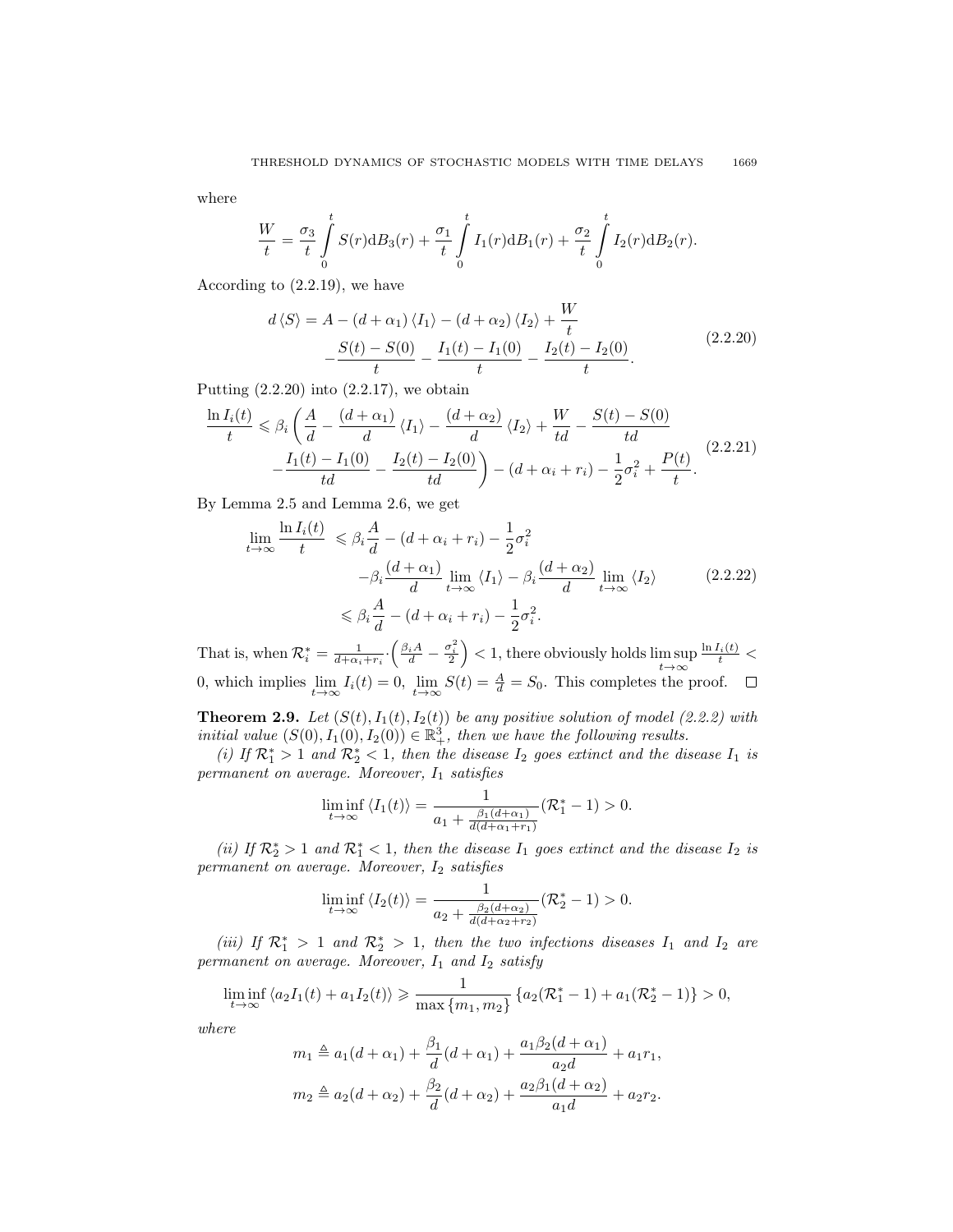Proof. Firstly, we prove (i). From model  $(2.2.2)$ , we obtain

$$
dS = \left[A - dS - \frac{\beta_1 S(t - \tau_1) I_1}{1 + a_1 I_1} - \frac{\beta_2 S(t - \tau_2) I_2}{1 + a_2 I_2} + r_1 I_1 + r_2 I_2\right] dt + \sigma_3 S dB_3(t)
$$
  
= 
$$
\left[A - dS - \frac{\beta_1}{a_1} S(t - \tau_1) + \frac{1}{a_1} \frac{\beta_1 S(t - \tau_1)}{1 + a_1 I_1} - \frac{\beta_2 S(t - \tau_2) I_2}{1 + a_2 I_2} + r_1 I_1 + r_2 I_2\right] dt
$$

$$
+ \sigma_3 S dB_3(t).
$$

(2.2.23) Integrating (2.2.23) and dividing the two sides by t, we may assert that  $\lim_{t\to\infty} I_2(t) =$ 0 as  $\mathcal{R}_2^* < 1$ . From Theorem 2.8, we obtain

$$
\frac{S(t) - S(0)}{t} = A - d\langle S \rangle - \left[ \frac{\beta_1}{a_1 t} \int_0^t S(r) dr + \frac{\beta_1}{a_1 t} \int_{-\tau_1}^0 S(r) dr - \frac{\beta_1}{a_1 t} \int_{t-\tau_1}^t S(r) dr \right]
$$
  
+ 
$$
\frac{1}{a_1 t} \int_0^t \frac{\beta_1 S(r - \tau_1)}{1 + a_1 I_1} dr - \frac{1}{t} \int_0^t \frac{\beta_2 S(r - \tau_2) I_2}{1 + a_2 I_2} dr
$$
  
+ 
$$
r_1 \langle I_1 \rangle + r_2 \langle I_2 \rangle + \frac{\sigma_3}{t} \int_0^t S(r) dB_3(r)
$$
  
= 
$$
A - d\langle S \rangle - \frac{\beta_1}{a_1 t} \int_0^t S(r) dr + \frac{1}{a_1 t} \int_0^t \frac{\beta_1 S(r - \tau_1)}{1 + a_1 I_1} dr + r_1 \langle I_1 \rangle + r_2 \langle I_2 \rangle
$$
  
- 
$$
-\frac{1}{t} \int_0^t \frac{\beta_2 S(r - \tau_2) I_2}{1 + a_2 I_2} dr - \frac{\beta_1}{a_1 t} \int_{-\tau_1}^0 S(r) dr + \frac{\beta_1}{a_1 t} \int_{t-\tau_1}^t S(r) dr
$$
  

$$
\triangleq A - \left( d + \frac{\beta_1}{a_1} \right) \langle S \rangle + \frac{1}{a_1 t} \int_0^t \frac{\beta_1 S(r - \tau_1)}{1 + a_1 I_1} dr + r_1 \langle I_1 \rangle + \frac{Q}{t},
$$
(2.2.24)

where

$$
\frac{Q}{t} = -\frac{1}{t} \int_{0}^{t} \frac{\beta_2 S(r - \tau_2) I_2}{1 + a_2 I_2} dr - \frac{\beta_1}{a_1 t} \int_{-\tau_1}^{0} S(r) dr + \frac{\beta_1}{a_1 t} \int_{t - \tau_1}^{t} S(r) dr.
$$

By  $(2.2.24)$ , we deduce

$$
A - \left(d + \frac{\beta_1}{a_1}\right)\langle S \rangle + \frac{1}{a_1 t} \int_0^t \frac{\beta_1 S(r - \tau_1)}{1 + a_1 I_1} dr + r_1 \langle I_1 \rangle = \frac{S(t) - S(0)}{t} - \frac{Q}{t} \triangleq \frac{\Phi}{t}.
$$
\n(2.3.25)

(2.2.25)

From model (2.2.2), we also obtain

$$
A - d\langle S \rangle - (d + \alpha_1) \langle I_1 \rangle - (d + \alpha_2) \langle I_2 \rangle \triangleq \frac{\Theta}{t}, \qquad (2.2.26)
$$

where

$$
\frac{\Theta}{t} = \frac{S(t) - S(0) + I_1(t) - I_1(0) + I_2(t) - I_2(0) - M_1(t) - M_2(t) - M_3(t)}{t}.
$$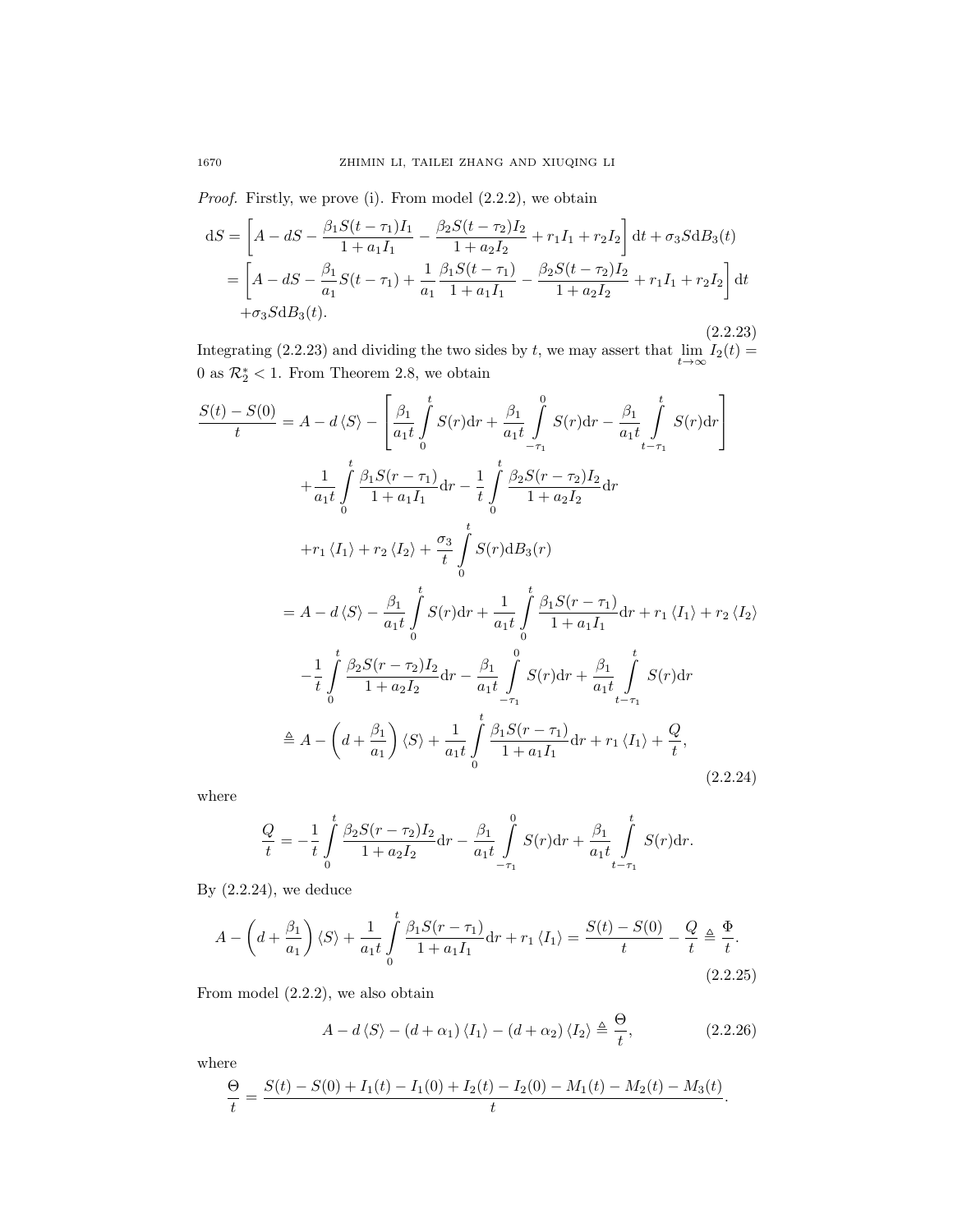Define function  $V = \ln I_1(t)$ . By using Itô's formula and combining with (2.2.17), we obtain

$$
\frac{\ln I_1(t)}{t} = \frac{1}{t} \int_0^t \frac{\beta_1 S(r - \tau_1)}{1 + a_1 I_1} dr - (d + \alpha_1 + r_1) - \frac{1}{2} \sigma_1^2 + \frac{P(t)}{t}.
$$
 (2.2.27)

Putting (2.2.25) and (2.2.26) into (2.2.27), we obtain

$$
\frac{\ln I_1(t)}{t} = a_1 \left[ -A + \left( d + \frac{\beta_1}{a_1} \right) \langle S \rangle - r_1 \langle I_1 \rangle \right] - (d + \alpha_1 + r_1) - \frac{1}{2} \sigma_1^2 + \frac{P(t)}{t} + \frac{a_1 \Phi}{t}
$$
\n
$$
= -a_1 A + (a_1 d + \beta_1) \langle S \rangle - a_1 r_1 \langle I_1 \rangle - (d + \alpha_1 + r_1) - \frac{1}{2} \sigma_1^2 + \frac{P(t)}{t} + \frac{a_1 \Phi}{t}
$$
\n
$$
= -a_1 A + (a_1 d + \beta_1) \left[ \frac{A}{d} - \frac{(d + \alpha_1)}{d} \langle I_1 \rangle - \frac{(d + \alpha_2)}{d} \langle I_2 \rangle - \frac{\Theta}{dt} \right]
$$
\n
$$
-a_1 r_1 \langle I_1 \rangle - (d + \alpha_1 + r_1) - \frac{1}{2} \sigma_1^2 + \frac{P(t)}{t} + \frac{a_1 \Phi}{t}
$$
\n
$$
= \left[ \frac{A\beta_1}{d} - (d + \alpha_1 + r_1) - \frac{1}{2} \sigma_1^2 \right] - \left[ a_1 d + a_1 \alpha_1 + \frac{\beta_1 (d + \alpha_1)}{d} + a_1 r_1 \right] \langle I_1 \rangle
$$
\n
$$
- (a_1 d + \beta_1) \frac{(d + \alpha_2)}{d} \langle I_2 \rangle - (a_1 d + \beta_1) \frac{\Theta}{dt} + \frac{P(t)}{t} + \frac{a_1 \Phi}{t}.
$$
\n(2.2.28)

According to Lemma 2.3, Lemma 2.5 and Lemma 2.6, when  $\mathcal{R}_1^* > 1$  and  $\mathcal{R}_2^* < 1$ , we have

$$
\lim_{t \to \infty} \langle I_1 \rangle = \frac{\lambda}{\lambda_0} = \frac{\frac{A\beta_1}{d} - (d + \alpha_1 + r_1) - \frac{1}{2}\sigma_1^2}{a_1 d + a_1 \alpha_1 + \frac{\beta_1(d + \alpha_1)}{d} + a_1 r_1} = \frac{1}{a_1 + \frac{\beta_1(d + \alpha_1)}{d(d + \alpha_1 + r_1)}} (\mathcal{R}_1^* - 1) > 0.
$$

This completes the proof of (i).

- (ii) The proof of (ii) is similar to that of (i).
- (iii) From model  $(2.2.2)$ , we get

$$
dS = \left[A - dS - \frac{\beta_1 S(t - \tau_1) I_1}{1 + a_1 I_1} - \frac{\beta_2 S(t - \tau_2) I_2}{1 + a_2 I_2} + r_1 I_1 + r_2 I_2\right] dt + \sigma_3 S dB_3(t)
$$
  
= 
$$
\left[A - dS - \frac{\beta_1}{a_1} S(t - \tau_1) + \frac{1}{a_1} \frac{\beta_1 S(t - \tau_1)}{1 + a_1 I_1} - \frac{\beta_2}{a_2} S(t - \tau_2) + \frac{1}{a_2} \frac{\beta_2 S(t - \tau_2)}{1 + a_2 I_2} + r_1 I_1 + r_2 I_2\right] dt + \sigma_3 S dB_3(t).
$$
(2.2.29)

Similar to (2.2.23)-(2.2.25), integrating (2.2.29) yields

$$
A - \left(d + \frac{\beta_1}{a_1} + \frac{\beta_2}{a_2}\right)\langle S \rangle + \frac{1}{a_1 t} \int_0^t \frac{\beta_1 S(r - \tau_1)}{1 + a_1 I_1} dr
$$
  
+ 
$$
\frac{1}{a_2 t} \int_0^t \frac{\beta_2 S(r - \tau_2)}{1 + a_2 I_2} dr + r_1 \langle I_1 \rangle + r_2 \langle I_2 \rangle
$$
  
= 
$$
\frac{S(t) - S(0)}{t} - \frac{Q}{t} \triangleq \frac{\Psi}{t}.
$$
 (2.2.30)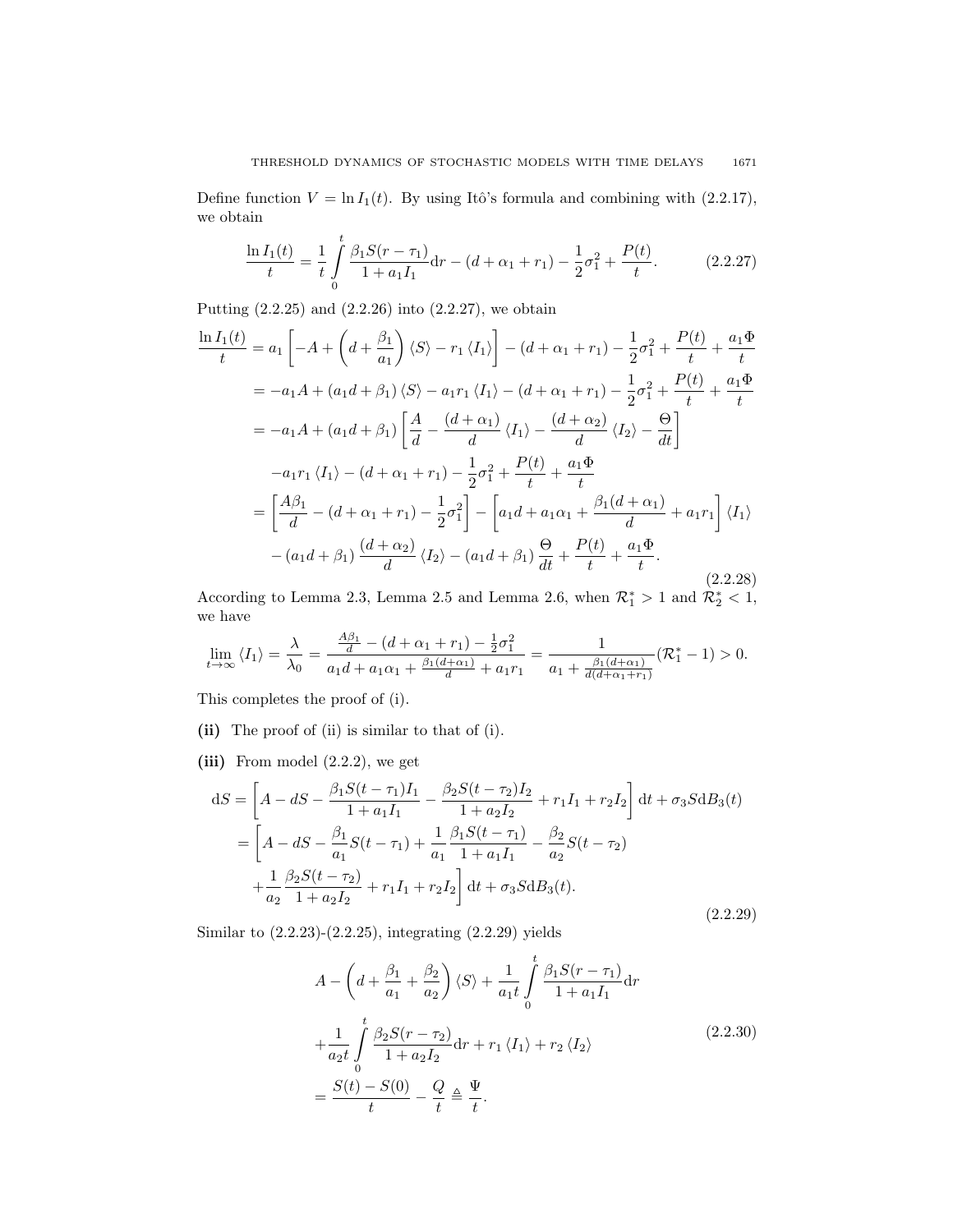From model (2.2.2), we also get

$$
A - d\langle S \rangle - (d + \alpha_1) \langle I_1 \rangle - (d + \alpha_2) \langle I_2 \rangle \triangleq \frac{\Theta}{t}, \qquad (2.2.31)
$$

where

$$
\frac{\Theta}{t} = \frac{S(t) - S(0) + I_1(t) - I_1(0) + I_2(t) - I_2(0) - M_1(t) - M_2(t) - M_3(t)}{t}.
$$

Define the function  $V = \ln(a_2I_1(t) + a_1I_2(t))$ . Similar to (i), using Itô's formula, we get

$$
\frac{\ln(a_2I_1(t) + a_1I_2(t))}{t}
$$
\n
$$
= \frac{a_2}{t} \int_0^t \frac{\beta_1S(r - \tau_1)}{1 + a_1I_1} dr + \frac{a_1}{t} \int_0^t \frac{\beta_2S(r - \tau_2)}{1 + a_2I_2} dr - a_2(d + \alpha_1 + r_1) \qquad (2.2.32)
$$
\n
$$
-a_1(d + \alpha_2 + r_2) - \frac{1}{2}a_2\sigma_1^2 - \frac{1}{2}a_1\sigma_2^2 + \frac{a_2M_1(t)}{t} + \frac{a_1M_2(t)}{t}.
$$

Substituting  $(2.2.30)$  and  $(2.2.31)$  into  $(2.2.32)$ , we get

$$
\frac{\ln(a_2I_1(t) + a_1I_2(t))}{t}
$$
\n
$$
= -a_1a_2A + a_1a_2\left(d + \frac{\beta_1}{a_1} + \frac{\beta_2}{a_2}\right)\langle S \rangle - a_1a_2r_1\langle I_1 \rangle - a_1a_2r_2\langle I_2 \rangle + a_1a_2\frac{\Psi}{t}
$$
\n
$$
-a_2(d + \alpha_1 + r_1) - a_1(d + \alpha_2 + r_2) - \frac{1}{2}a_2\sigma_1^2 - \frac{1}{2}a_1\sigma_2^2 + \frac{a_2M_1(t)}{t} + \frac{a_1M_2(t)}{t}
$$
\n
$$
\stackrel{\triangle}{=} -a_1a_2A - a_2(d + \alpha_1 + r_1) - a_1(d + \alpha_2 + r_2) - \frac{1}{2}a_2\sigma_1^2 - \frac{1}{2}a_1\sigma_2^2
$$
\n
$$
+ (a_1a_2d + a_2\beta_1 + a_1\beta_2)\langle S \rangle - a_1a_2r_1\langle I_1 \rangle - a_1a_2r_2\langle I_2 \rangle + \frac{\Upsilon}{t}
$$
\n
$$
= -a_1a_2A - a_2(d + \alpha_1 + r_1) - a_1(d + \alpha_2 + r_2) - \frac{1}{2}a_2\sigma_1^2 - \frac{1}{2}a_1\sigma_2^2
$$
\n
$$
+ (a_1a_2d + a_2\beta_1 + a_1\beta_2)\left[\frac{A}{d} - \frac{(d + \alpha_1)}{d}\langle I_1 \rangle - \frac{(d + \alpha_2)}{d}\langle I_2 \rangle - \frac{\Theta}{dt}\right]
$$
\n
$$
-a_1a_2r_1\langle I_1 \rangle - a_1a_2r_2\langle I_2 \rangle + \frac{\Upsilon}{t}
$$
\n
$$
= \left[\frac{A}{d}(a_2\beta_1 + a_1\beta_2) - a_2(d + \alpha_1 + r_1) - a_1(d + \alpha_2 + r_2) - \frac{1}{2}a_2\sigma_1^2 - \frac{1}{2}a_1\sigma_2^2\right]
$$
\n
$$
- \left[ (a_1a_2d + a_2\beta
$$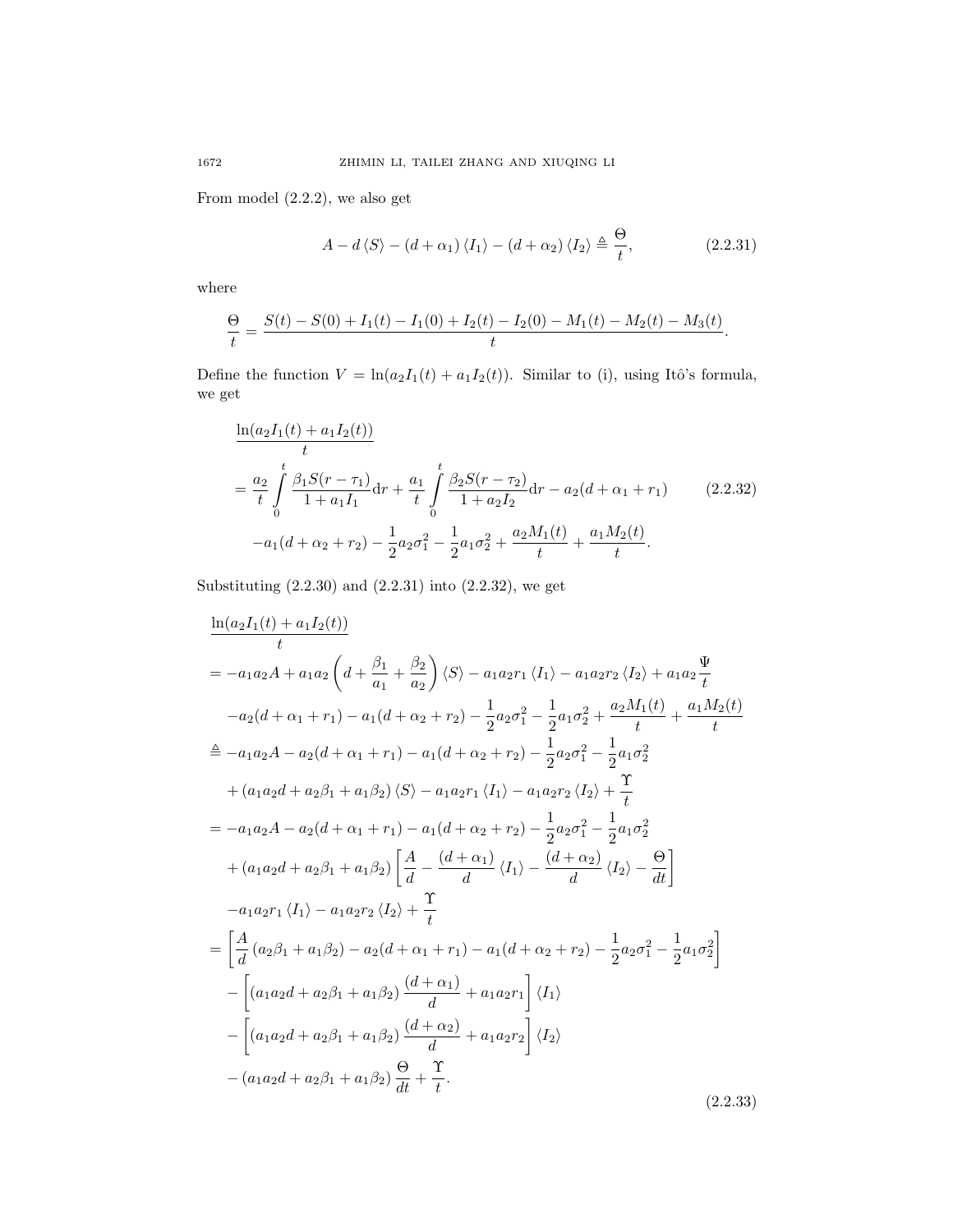Then we obtain

$$
\frac{\ln(a_2I_1(t) + a_1I_2(t))}{t}
$$
\n
$$
\geq \left[ \frac{A}{d} (a_2\beta_1 + a_1\beta_2) - a_2(d + \alpha_1 + r_1) - a_1(d + \alpha_2 + r_2) - \frac{1}{2}a_2\sigma_1^2 - \frac{1}{2}a_1\sigma_2^2 \right]
$$
\n
$$
- \max\{m_1, m_2\} \left[ a_2 \langle I_1 \rangle + a_1 \langle I_2 \rangle \right] - (a_1a_2d + a_2\beta_1 + a_1\beta_2) \frac{\Theta}{dt} + \frac{\Upsilon}{t},
$$
\n(2.2.34)

where

$$
m_1 \triangleq a_1(d + \alpha_1) + \frac{\beta_1}{d}(d + \alpha_1) + \frac{a_1\beta_2(d + \alpha_1)}{a_2d} + a_1r_1,
$$
  

$$
m_2 \triangleq a_2(d + \alpha_2) + \frac{\beta_2}{d}(d + \alpha_2) + \frac{a_2\beta_1(d + \alpha_2)}{a_1d} + a_2r_2.
$$

By Lemma 2.3, Lemma 2.5 and Lemma 2.6, we take the limit on both sides of (2.2.34) to get

$$
\liminf_{t \to \infty} \langle a_2 I_1(t) + a_1 I_2(t) \rangle
$$
\n
$$
\geq \frac{\lambda}{\lambda_0} = \frac{\frac{A}{d} (a_2 \beta_1 + a_1 \beta_2) - a_2 (d + \alpha_1 + r_1) - a_1 (d + \alpha_2 + r_2) - \frac{1}{2} a_2 \sigma_1^2 - \frac{1}{2} a_1 \sigma_2^2}{\max \{m_1, m_2\}} \left\{ a_2 (\mathcal{R}_1^* - 1) + a_1 (\mathcal{R}_2^* - 1) \right\} > 0.
$$

This completes the proof.

 $\Box$ 

From Theorem 2.8 and Theorem 2.9, we can claim that the thresholds  $\mathcal{R}_i^*(i =$ 1, 2) of the model (2.3.2) can describe the persistence and extinction of two diseases. In other words, if  $\mathcal{R}_1^*$  < 1 and  $\mathcal{R}_2^*$  < 1, then the two infections diseases  $I_1$  and  $I_2$ of model (2.3.2) go extinct; if  $\mathcal{R}_1^* > 1$  and  $\mathcal{R}_2^* < 1$ , then the disease  $I_2$  goes extinct and the disease  $I_1$  is permanent on average; if  $\mathcal{R}_2^* > 1$  and  $\mathcal{R}_1^* < 1$ , then the disease I<sub>1</sub> goes extinct and the disease I<sub>2</sub> is permanent on average; if  $\mathcal{R}_1^* > 1$  and  $\mathcal{R}_2^* > 1$ , then the two infections diseases  $I_1$  and  $I_2$  are permanent on average.

3. A case study for Yunnan in China. In this section, basing on the model (2.2.1) and (2.2.2), we do a case study for HIV/AIDS and Gonorrhea in Yunnan Province, China. The transmission routes of these two kinds of diseases are close to those of the main infected population. The main transmission modes are as follows: sexual transmission, blood transmission, mother to child transmission. According to the report data [\[26\]](#page-18-4): The cumulative number HIV positives reported at the end of September 2018 was 850,000, including 260,000 recorded deaths in China, and the estimated number living with HIV/AIDS was 36.9 million around the world. At present, there are many papers about the spread of HIV/AIDS. The basic mathematical models of HIV/AIDS in-host has been developed to describe interactions between immune system and viruses [\[21\]](#page-17-12). In [\[7\]](#page-17-13) and [\[16\]](#page-17-14), a class of HIV/AIDS model with time delay and a class of HIV/AIDS model with age structure are studied respectively. In [\[15\]](#page-17-15), a cell-to-cell transmission model of HIV/AIDS is studied. There are few literatures about Gonorrhea, the way of transmission is similar to AIDS, and its harm is not as serious as AIDS. Gonorrhea is a purulent inflammatory disease of genitourinary system caused by Neisseria gonorrhoeae. It is also because the transmission route and AIDS are similar, so it is necessary to study the co-infection model of these two infectious diseases. Yunnan is located in southwest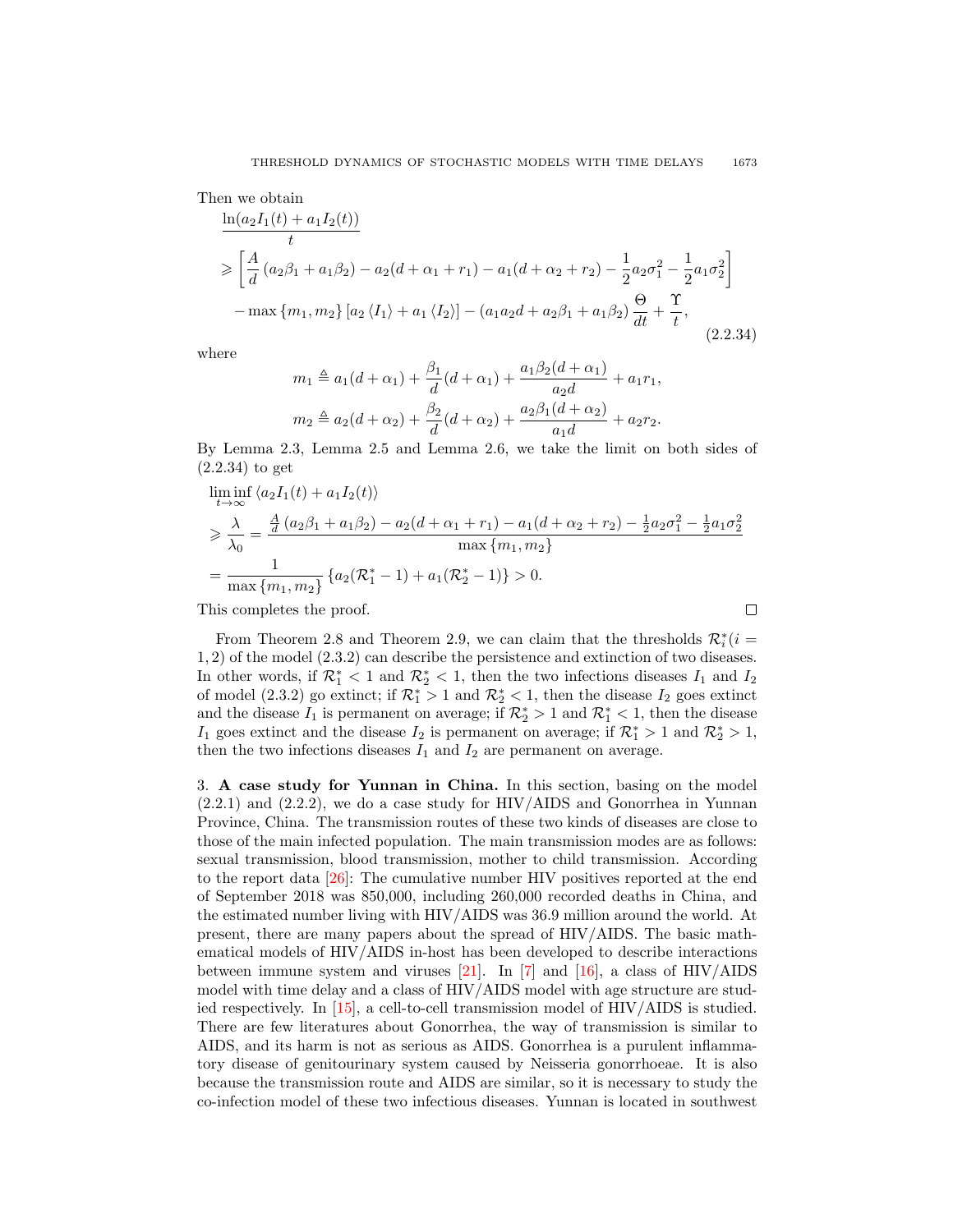| Year      | 2007  | 2008  | 2009   | 2010   | 2011   |
|-----------|-------|-------|--------|--------|--------|
| HIV/ALDS  | 57325 | 64460 | 71852  | 78613  | 85999  |
| Gonorrhea | 2358  | 2230  | 1818   | 1819   | 1720   |
| Year      | 2012  | 2013  | 2014   | 2015   | 2016   |
|           |       |       |        |        |        |
| HIV/ALDS  | 92666 | 98555 | 104903 | 111351 | 117817 |

Table 1. Cumulative total of reported HIV/AIDS cases and the number of Gonorrhea infections increased annually from 2007 to 2016 in Yunnan Province, China (see [\[26,](#page-18-4) [18\]](#page-17-16))

Table 2. Parameters and numerical values chosen for the simulation

| Parameters | Definition                              | Value    | Source             |
|------------|-----------------------------------------|----------|--------------------|
| А          | Recruitment rate for the                | 92136    | Estimated          |
|            | susceptible population                  |          |                    |
| d          | Natural mortality rate                  | 0.0149   | $\lceil 6 \rceil$  |
| $\alpha_1$ | Death rate for HIV/AIDS                 | 0.7114   | $\left[ 26\right]$ |
| $\alpha_2$ | Death rate for Gonorrhea                | 0.3      | Estimated          |
| $r_1$      | Cure rate for $HIV/AIDS$                | 0.79     | Estimated          |
| $r_2$      | Cure rate for Gonorrhea                 | 0.99994  | Estimated          |
| $\beta_1$  | Infection rate for HIV/AIDS             | 0.9      | Estimated          |
| $\beta_2$  | Infection rate for Gonorrhea            | 0.25     | Estimated          |
| $a_1$      | Inhibition rate of HIV/AIDS             | 0.9      | Estimated          |
|            | on transmission                         |          |                    |
| $a_2$      | Inhibition rate of Gonorrhea            | 1        | Estimated          |
|            | on transmission                         |          |                    |
| $\tau_1$   | Incubation period of AIDS               | 8 year   | $\left[ 26\right]$ |
| $\tau_2$   | Incubation period of Gonorrhea          | $\Omega$ | $\left[18\right]$  |
| S(0)       | Initial value of susceptible population | 80000    | Estimated          |
| $I_1(0)$   | Initial value of HIV/AIDS patients      | 57325    | <b>26</b>          |
| $I_2(0)$   | Initial value of Gonorrhea patients     | 12358    | Estimated          |

of China, bordering the countries of Myanmar, Laos and Vietnam. According to the sixth national census in 2011 [\[17\]](#page-17-18), there are 45,596,000 people in Yunnan. From the cumulative number of HIV/AIDS infections in Yunnan Province in 2007  $[26]$ , combining with the number of newly increased infections and deaths of HIV/AIDS from 2007 to 2016 [\[18\]](#page-17-16), the cumulative number of HIV/AIDS infections in Yunnan Province from 2007 to 2016 is obtained (see Table 1). In addition, the number of Gonorrhea infections increased annually from 2007 to 2016 in Yunnan Province [\[18\]](#page-17-16) is shown in Table 1.

Using Eviews 7.0, we will test the stationarity of the data for the number of people infected with HIV/AIDS and Gonorrhea from 2007 to 2016 in Yunnan Province, respectively. The autocorrelation and partial correlation coefficients of the test results show that the data series is stable and the statistics are good. Next, the parameters of the model (2.2.2) are further determined for fitting. The specific idea is that part of the parameters are based on the known literatures and some biological values, and then, based on the data in Table 1 and the parameters obtained, the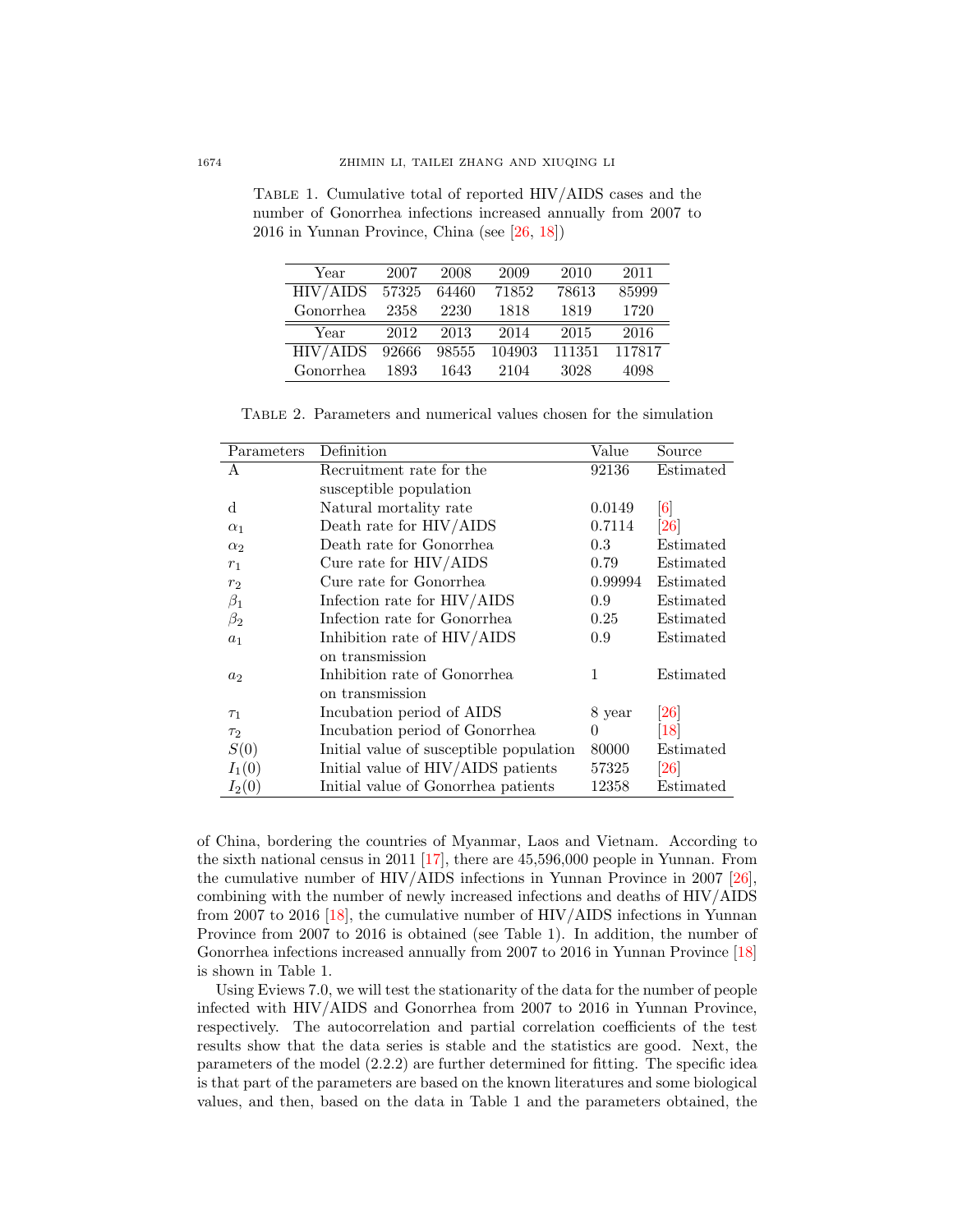least square method is used to fit the model to estimate the remaining parameters. For the natural mortality of people in Yunnan Province, we choose  $d = \frac{1}{67} = 0.0149$ where 67 is the average life of people in Yunnan  $[6]$ . For HIV/AIDS and Gonorrhea patients' death rate  $\alpha_i(i = 1, 2)$  in Yunnan, we know that  $1 - e^{-\alpha_i t}$  is the death probability of HIV/AIDS and Gonorrhea patients. We can take  $\alpha_1 = 0.7114$  (see [\[7\]](#page-17-13)) and detailed parameters values are shown in Table 2. We take 2007 as the initial time  $t = 0$ , according to the cumulative number of HIV/AIDS infections in Yunnan Province in 2007 [\[26\]](#page-18-4), so we take  $I_1(0) = 57325$ , and the other two initial values  $S(0)$  and  $I_2(0)$  are obtained by estimation, as shown in Table 2. The number of susceptible persons, the population infected with HIV/AIDS and the population infected with Gonorrhea are obtained by numerical fitting using the parameters of Table 2, as shown in Fig.1, including the comparison of fitting data and statistical data.

When the parameters in Table 2 are substituted into the two thresholds of the model (2.2.1), they are both greater than unity, that is, both diseases are persistent. To illustrate the significance of model (2.2.2) in disease control, we first describe the dependence of each parameter in thresholds  $\mathcal{R}_i^*(i=1,2)$  of model  $(2.2.2)$ , namely the partial rank correlation coefficients (PRCCs). As shown in Fig.2. Considering the objective conditions of medical equipment and human life span, combining with the results of PRCC, we can adopt four ways to control the two diseases: (1) improving the recovery rate of diseases  $r_i$ ; (2) reducing the infections rate of infectious diseases  $\beta_i$ ; (3) reducing the number of imports to susceptible persons A and (4) using big noises  $\sigma_i(i = 1, 2)$ .

According to the results of PRCC, we take the following values:  $A = 400, r_1$  $= 0.75, r_2 = 0.2, d = 0.0149, \ \beta_1 = 0.00007, \ \beta_2 = 0.00002, \ \alpha_1 = 0.7114, \ \alpha_2 = 0.1,$  $a_1 = 0.0001, a_2 = 0.0001, \sigma_1 = 0.95, \sigma_2 = 0.9, \sigma_3 = 0.2, \tau_1 = \tau_2 = 0.5$ . It follows that  $\mathcal{R}_1 = 1.2729 > 1 > \mathcal{R}_1^* = 0.9672$ ,  $\mathcal{R}_2 = 1.7050 > 1 > \mathcal{R}_2^* = 0.4189$ . Under these conditions, the two diseases of the deterministic model (2.2.1) will be persistent, whereas the two diseases described by the model (2.2.2) will be extinct (see Fig.3 and Fig.4).



FIGURE 1. The model  $(2.2.2)$  is simulated by the parameters values in Table 2, and compared with the HIV/AIDS and Gonorrhea data in Yunnan Province from 2007 to 2016.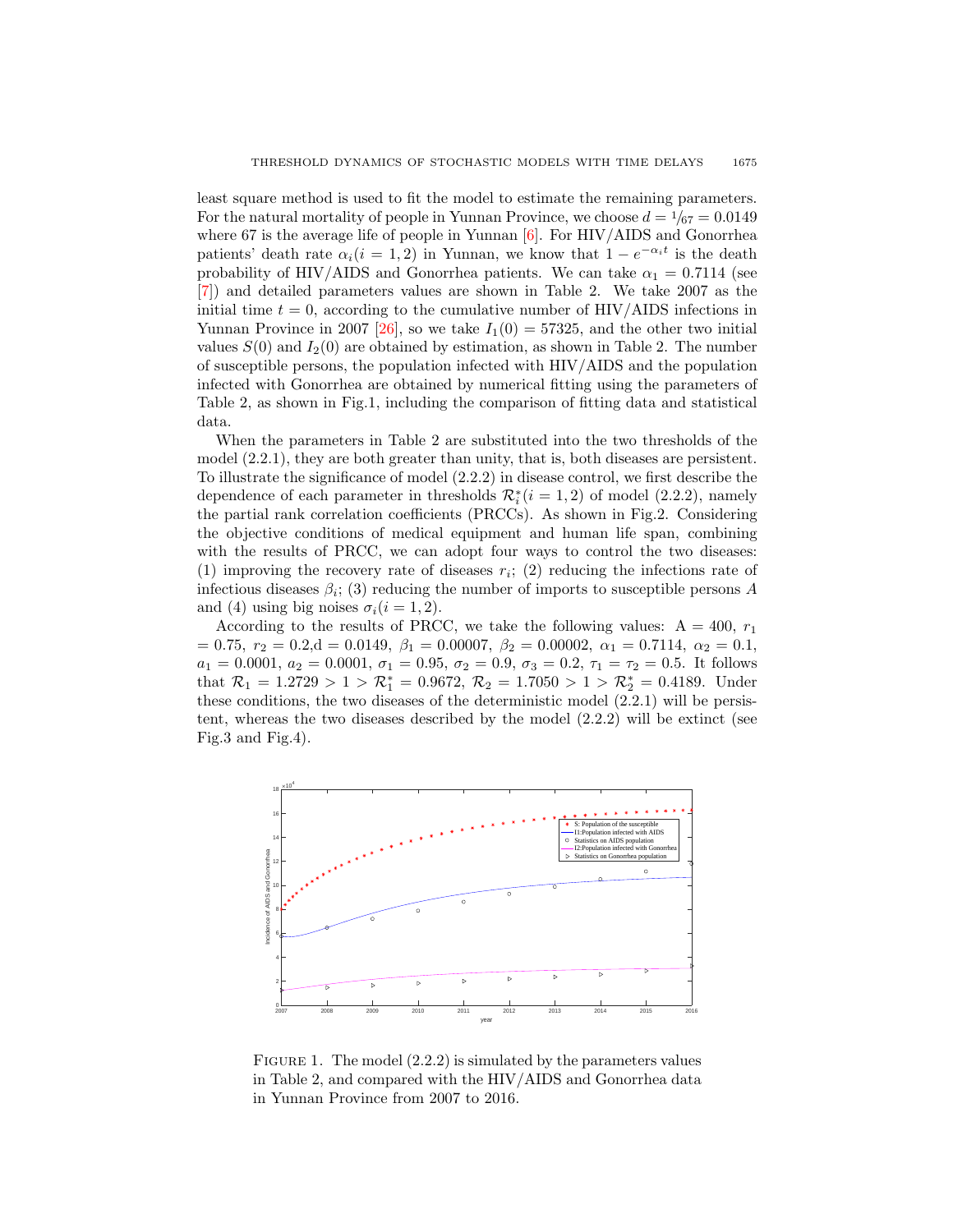

Figure 2. Partial rank correlation coefficients(PRCCs) results for the dependence of  $\mathcal{R}_i^*$  on each parameter.



FIGURE 3. When  $\mathcal{R}_1 = 1.2729 > 1 > \mathcal{R}_1^* = 0.9672$ , model (2.2.1) describes HIV/AIDS infection  $I_1$  will be persistent, but stochastic differential equation with time delay model (2.2.2) describes HIV/AIDS infection  $I_1$  will be extinct.

4. Discussions. The fluctuation of natural environment will bring variability to biological system [\[20\]](#page-17-19). And environmental changes have a vital impact on the development of epidemics. Variability of temperature and rainfall may cause significant fluctuations in the dynamics of pathogenic fungi  $[22, 8]$  $[22, 8]$  $[22, 8]$ . In terms of human disease, the nature of epidemic spread and growth is inherently random due to the unpredictability of person-to-person contacts  $[11, 24]$  $[11, 24]$  $[11, 24]$ . Therefore, the variability and randomness of the environment are introduced into the epidemic model [\[20\]](#page-17-19). In general, the threshold of the model is a very important quantity for theoretical analysis of differential equation models describing infectious diseases. That is to say,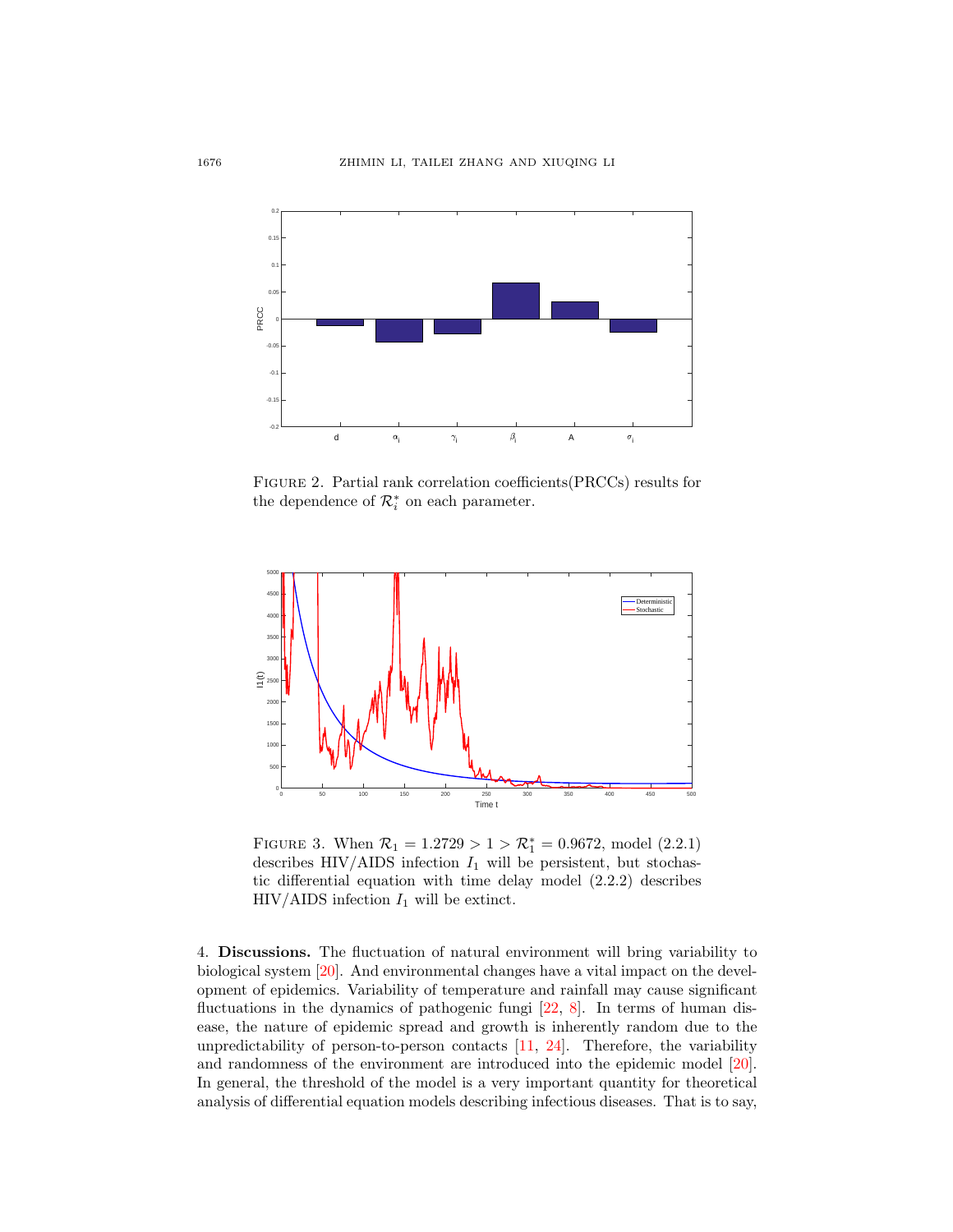

FIGURE 4. When  $\mathcal{R}_2 = 1.7050 > 1 > \mathcal{R}_2^* = 0.4189$ , model (2.2.1) describes Gonorrhea infection  $I_2$  will be persistent, but stochastic differential equation with time delay model (2.2.2) describes Gonorrhea infection  $I_2$  will be extinct.

the relationship between the threshold and 1 is used to analyze whether the disease is extinct or not. Therefore, in this paper, we discuss two classes of differential equations models. Specifically in each class of models, considering the introduction of randomness and time-delays, the change of infection rate, the existence of immunity loss and so on, then we theoretically analyze the thresholds changes in each class. We obtain the sufficient conditions for the extinction and persistence of diseases. In addition, we do a case study of  $(2.2.1)$  and  $(2.2.2)$ , and we also carry out some numerical simulations aiming to HIV/AIDS and Gonorrhea transmission in Yunnan by using the models.

Through the case study, the results of numerical simulation and theoretical analysis are consistent, i.e., when  $\mathcal{R}_i^* > 1$   $(i = 1, 2)$ , the diseases will be persistent; when  $\mathcal{R}_i^* < 1$  ( $i = 1, 2$ ), the diseases will be extinct. By comparing the thresholds of model  $(2.2.1)$  and model  $(2.2.2)$ , and combining with the numerical simulations results, its are found that there are always  $\mathcal{R}_i > \mathcal{R}_i^*$  ( $i = 1, 2$ ). Therefore, we are mostly concerned about the situations  $\mathcal{R}_i > 1 > \mathcal{R}_i^*$   $(i = 1, 2)$ , which are the significances of stochastic differential equations in controlling infectious diseases. Finally, we discuss some biological implications and focus on the impact of some key model parameters, the strategies of controlling HIV/AIDS and Gonorrhea are given, i.e., controlling the spread of infectious diseases by improving the recovery rate of diseases  $r_i$ , reducing the infections rate of infectious diseases  $\beta_i$ , declining the number of imports to susceptible people A and using big noises  $\sigma_i(i = 1, 2)$ .

Another possible and important extension for future work is that there is a class of stochastic model and its corresponding deterministic model, and the threshold of the stochastic model is larger than that of the deterministic model. That is, when the threshold of the stochastic model is greater than 1 and then greater than the threshold of the deterministic model, the disease of the deterministic model will be extinct, but the disease of the stochastic model will be persistent. This is the risk of introducing random noises into the deterministic models for the infectious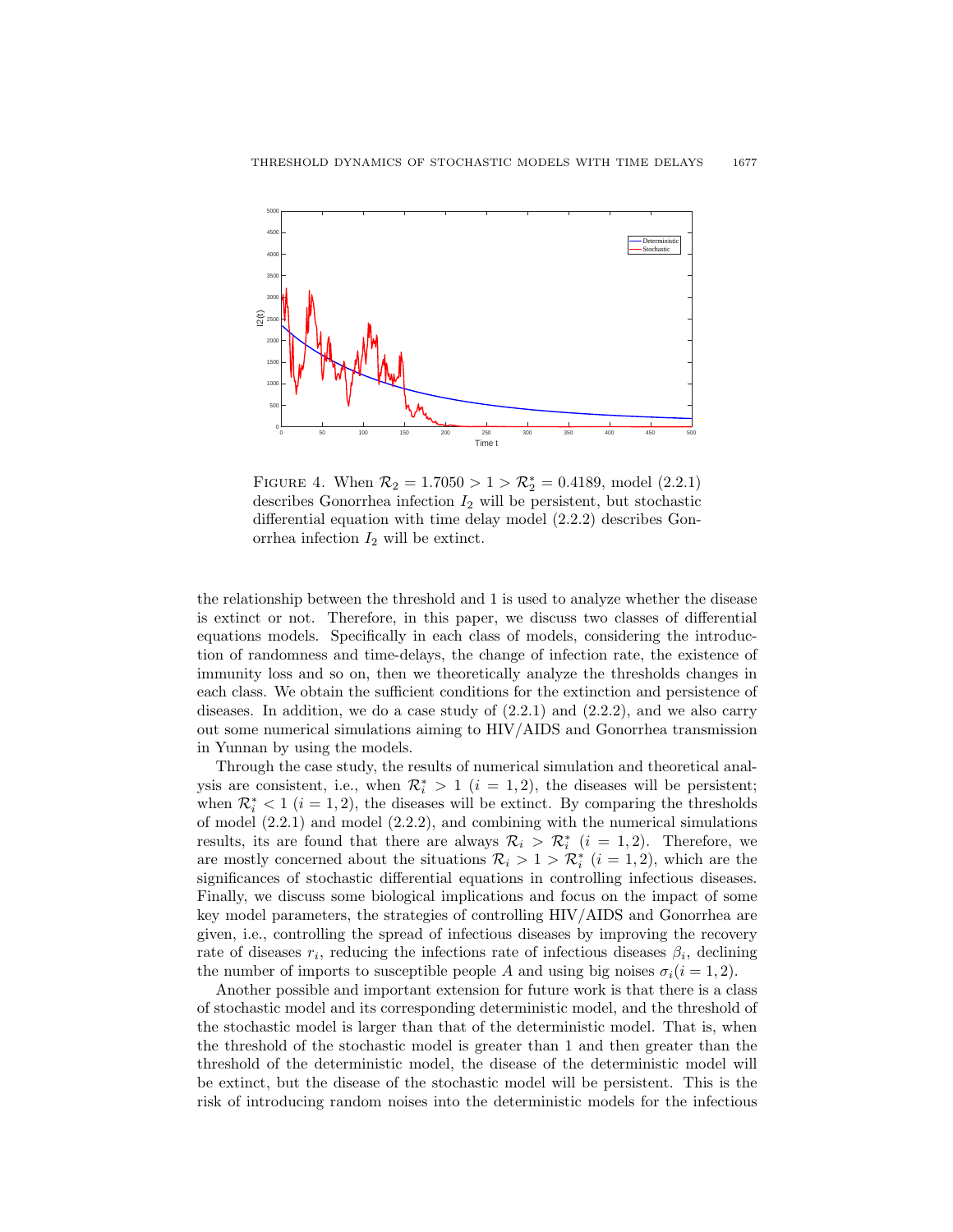diseases models, but for the population models, this can maintain the growth of the population, so it is very meaningful to study this problem. All the aforementioned possible extensions are interesting, biologically important but yet mathematically challenging, and we have to leave them for future research projects.

Acknowledgments. We are grateful to reviewers for their valuable comments and suggestions, which greatly improved the presentation of this paper.

## REFERENCES

- <span id="page-17-2"></span>[\[1\]](http://www.ams.org/mathscinet-getitem?mr=MR2428373&return=pdf) L. J. S. Allen, [An introduction to stochastic epidemic models,](http://dx.doi.org/10.1007/978-3-540-78911-6_3) Mathematical epidemiology, Lecture Notes in Mathematics, 1945 (2008), 81–130.
- <span id="page-17-8"></span>[\[2\]](http://www.ams.org/mathscinet-getitem?mr=MR3812294&return=pdf) B. Berrhazi, M. El Fatini and A. Laaribi, [A stochastic threshold for an epidemic model with](http://dx.doi.org/10.1016/j.physa.2018.05.096) Beddington-DeAngelis incidence, delayed loss of immunity and Lévy noise perturbation, Phys. A, 507 (2018), 312–320.
- <span id="page-17-1"></span>[\[3\]](http://www.ams.org/mathscinet-getitem?mr=MR2642269&return=pdf) T. Britton, [Stochastic epidemic models: A survey,](http://dx.doi.org/10.1016/j.mbs.2010.01.006) Math. Biosci., 225 (2010), 24–35.
- <span id="page-17-10"></span>[\[4\]](http://www.ams.org/mathscinet-getitem?mr=MR3735223&return=pdf) Y. Chen, B. Wen and Z. Teng, [The global dynamics for a stochastic SIS epidemic model with](http://dx.doi.org/10.1016/j.physa.2017.11.085) [isolation,](http://dx.doi.org/10.1016/j.physa.2017.11.085) Phys. A, 492 (2018), 1604–1624.
- <span id="page-17-7"></span>[\[5\]](http://www.ams.org/mathscinet-getitem?mr=MR3648941&return=pdf) K. Fan, Y. Zhang, S. Gao, et al, [A class of stochastic delayed SIR epidemic models with](http://dx.doi.org/10.1016/j.physa.2017.04.055) [generalized nonlinear incidence rate and temporary immunity,](http://dx.doi.org/10.1016/j.physa.2017.04.055) Phys. A, 481 (2017), 198–208.
- <span id="page-17-17"></span>[6] Z. Guo, M. Zhao, et al, Correction for life expectation of population and mortality of infant in Yunnan, Maternal and Child Health Care of China, 20 (2005), 681–685.
- <span id="page-17-13"></span>[\[7\]](http://www.ams.org/mathscinet-getitem?mr=MR2909775&return=pdf) M. Y. Li and H. Shu, [Joint effects of mitosis and intracellular delay on viral dynamics: Two](http://dx.doi.org/10.1007/s00285-011-0436-2)[parameter bifurcation analysis,](http://dx.doi.org/10.1007/s00285-011-0436-2) J. Math. Biol., 64 (2012), 1005–1020.
- <span id="page-17-21"></span>[\[8\]](http://www.ams.org/mathscinet-getitem?mr=MR3403985&return=pdf) M. Liu, [Global asymptotic stability of stochastic Lotka-Volterra systems with infinite delays,](http://dx.doi.org/10.1093/imamat/hxv002) IMA J. Appl. Math., 80 (2015), 1431–1453.
- <span id="page-17-3"></span>[\[9\]](http://www.ams.org/mathscinet-getitem?mr=MR3004500&return=pdf) Z. Liu, [Dynamics of positive solutions to SIR and SEIR epidemic models with saturated](http://dx.doi.org/10.1016/j.nonrwa.2012.09.016) [incidence rates,](http://dx.doi.org/10.1016/j.nonrwa.2012.09.016) Nonlinear Anal. Real World Appl., 14 (2013), 1286–1299.
- <span id="page-17-5"></span>[\[10\]](http://www.ams.org/mathscinet-getitem?mr=MR3201718&return=pdf) M. Liu, C. Bai and K. Wang, [Asymptotic stability of a two-group stochastic SEIR model](http://dx.doi.org/10.1016/j.cnsns.2014.02.025) [with infinite delays,](http://dx.doi.org/10.1016/j.cnsns.2014.02.025) Commun. Nonlinear Sci. Numer. Simul., 19 (2014), 3444-3453.
- <span id="page-17-0"></span>[\[11\]](http://www.ams.org/mathscinet-getitem?mr=MR3322886&return=pdf) Q. Liu and Q. Chen, [Analysis of the deterministic and stochastic SIRS epidemic models with](http://dx.doi.org/10.1016/j.physa.2015.01.075) [nonlinear incidence,](http://dx.doi.org/10.1016/j.physa.2015.01.075) Phys. A, 428 (2015), 140–153.
- <span id="page-17-9"></span>[\[12\]](http://www.ams.org/mathscinet-getitem?mr=MR3851706&return=pdf) Q. Liu, D. Jiang, T. Hayat, et al, [Stationary distribution of a stochastic delayed SVEIR](http://dx.doi.org/10.1016/j.physa.2018.08.054) [epidemic model with vaccination and saturation incidence,](http://dx.doi.org/10.1016/j.physa.2018.08.054) Phys. A, 512 (2018), 849–863.
- <span id="page-17-4"></span>[\[13\]](http://www.ams.org/mathscinet-getitem?mr=MR1870962&return=pdf) X. Mao, G. Marion and E. Renshaw, [Environmental Brownian noise suppresses explosions in](http://dx.doi.org/10.1016/S0304-4149(01)00126-0) [population dynamics,](http://dx.doi.org/10.1016/S0304-4149(01)00126-0) Stochastic Process. Appl., 97 (2002), 95-110.
- <span id="page-17-11"></span>[\[14\]](http://www.ams.org/mathscinet-getitem?mr=MR3388788&return=pdf) X. Meng, S. Zhao, T. Feng, et al, [Dynamics of a novel nonlinear stochastic SIS epidemic](http://dx.doi.org/10.1016/j.jmaa.2015.07.056) [model with double epidemic hypothesis,](http://dx.doi.org/10.1016/j.jmaa.2015.07.056) J. Math. Anal. Appl., 433 (2016), 227–242.
- <span id="page-17-15"></span>[15] B. Monel, E. Beaumont, D. Vendrame, et al, HIV cell-to-cell transmission requires the production of infectious virus particles, and does not proceed through Env-mediated fusion pores, Journal of Virology, 86 (2012), 3924–3933.
- <span id="page-17-14"></span>[\[16\]](http://www.ams.org/mathscinet-getitem?mr=MR2130667&return=pdf) P. W. Nelson, M. A. Gilchrist, D. Coombs, et al, [An age-structured model of HIV infection](http://dx.doi.org/10.3934/mbe.2004.1.267) [that allows for variations in the production rate of viral particles and the death rate of](http://dx.doi.org/10.3934/mbe.2004.1.267) [productively infected cells,](http://dx.doi.org/10.3934/mbe.2004.1.267) Math. Biosci. Eng., 1 (2004), 267–288.
- <span id="page-17-18"></span>[17] Yunnan Bureau of Satistic, The Sixth National Census Data Bulletin in Yunnan Province 2010, Available from: [http://www.stats.gov.cn/tjsj/tjgb/rkpcgb/dfrkpcgb/](http://www.stats.gov.cn/tjsj/tjgb/rkpcgb/dfrkpcgb/201202/t20120228_30408.html) [201202/t20120228\\_30408.html](http://www.stats.gov.cn/tjsj/tjgb/rkpcgb/dfrkpcgb/201202/t20120228_30408.html).
- <span id="page-17-16"></span>[18] The Data-center of China Public Health, Available from: <http://www.phsciencedata.cn/>.
- <span id="page-17-6"></span>[\[19\]](http://www.ams.org/mathscinet-getitem?mr=MR2561259&return=pdf) E. Tornatore and S. M. Buccellato, [Parasite population delay model of malaria type with](http://dx.doi.org/10.1016/j.jmaa.2009.06.078) [stochastic perturbation and environmental criterion for limitation of disease,](http://dx.doi.org/10.1016/j.jmaa.2009.06.078) J. Math. Anal. Appl., 360 (2009), 624-630.
- <span id="page-17-19"></span>[20] J. E. Truscott and C. A. Gilligan, [Response of a deterministic epidemiological system to a](http://dx.doi.org/10.1073/pnas.1436273100) [stochastically varying environment,](http://dx.doi.org/10.1073/pnas.1436273100) Proceedings of the National Academy of Sciences of the United States of America, 100 (2003), 9067–9072.
- <span id="page-17-12"></span>[\[21\]](http://www.ams.org/mathscinet-getitem?mr=MR2728010&return=pdf) D. Xiao and W. H. Bossert, [An intra-host mathematical model on interaction between HIV](http://dx.doi.org/10.1007/s11538-010-9515-6) [and malaria,](http://dx.doi.org/10.1007/s11538-010-9515-6) Bull. Math. Biol., 72 (2010), 1892–1911.
- <span id="page-17-20"></span>[\[22\]](http://www.ams.org/mathscinet-getitem?mr=MR4019222&return=pdf) L. Zhang, W. T. Li, Z. Wang, et al, [Entire solutions for nonlocal dispersal equations with](http://dx.doi.org/10.1007/s10114-019-8294-8) [bistable nonlinearity: Asymmetric case,](http://dx.doi.org/10.1007/s10114-019-8294-8) Acta Math. Sin. (Engl. Ser.), 35 (2019), 1771–1794.